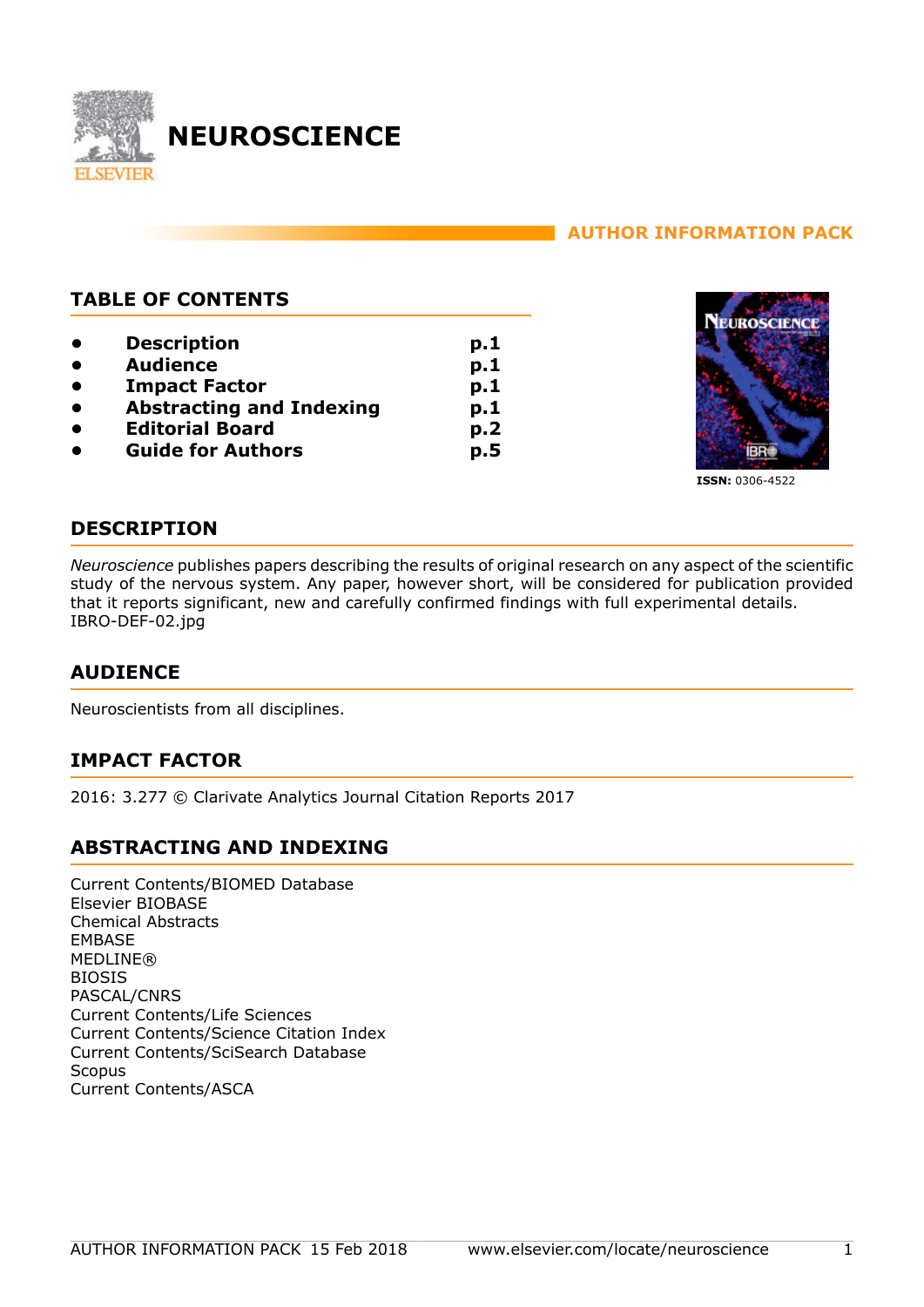# <span id="page-1-0"></span>**EDITORIAL BOARD**

#### *Chief Editor*

**J. Lerma**, Instituto de Neurociencias, Consejo Superior de Investigaciones Científicas, Universidad Miguel Hernández de Elche (UMH), 03550, San Juan de Alicante, Spain

#### *Associate Editor*

**J.N. Sanes**, Dept. of Neuroscience, Brown University, 185 Meeting Street, Providence, Rhode Island, 02912-9089, USA

#### *Board of Section Editors*

**A. Araque**, University of Minnesota, Minneapolis, Minnesota, USA

Key Words: Synaptic physiology, glial cell biology, neurotransmitter receptors, signaling mechanisms. **A. Becker**, University of Bonn, Bonn, Germany

Key Words: Translational neuroscience, epilepsy research, neuroimmunology, molecular pharmacology, neuropathology.

**Y. Bozzi**, Università di Trento, Trento, Italy

Key Words: Neurodevelopmental disorders, autism, epilepsy, gene expression, neurotransmitter receptors, signaling mechanisms, plasticity.

**S. Canals**, Universidad Miguel Hernández (UMH), San Juan de Alicante, Spain

Key Words: Neuroimaging, functional connectivity, synaptic plasticity, electrophysiology, learning and memory, drug addiction.

**M.T. Carri**, Università di Roma

Key Words: Neurodegeneration (AD, PD, ALS), oxidative stress and mitochondrial dysfunction, protein aggregation, RNA metabolism.

**K.E. Cullen**, Johns Hopkins University School of Medicine, Baltimore, Maryland, USA

**J. Fudge**, University of Rochester Medical Center, Rochester, New York, USA

Key Words: Systems neuroscience, functional neuroanatomy, emotional processing, mood and anxiety disorders.

**E. Gould**, Princeton University, Princeton, New Jersey, USA

Key Words: Systems and Circuits, Human Neuroscience, structural plasticity, hormones, obesity and exercise in cognition.

**M. Heckmann**, Universität Würzburg, Würzburg, Germany

Key Words: Synaptic transmission, receptor channels and active zones

**A. Kania**, Institut de recherches cliniques de Montreal (IRCM), Montréal, Canada

Key Words: Molecular mechanisms of neural fate specification, axon guidance, neuronal migration and connectivity.

**R. Kuner**, Ruprecht-Karls-Universität Heidelberg, Heidelberg, Germany

Key Words: Sensory mechanisms, Pain, Development of peripheral and central nervous system.

**R. Romo**, Universidad Nacional Autónoma de México (UNAM), Mexico City, Mexico

Key Words: Neurobiology of perception, memory and decision making.

**P.C. Salinas**, University College London Hospitals, London, UK

Key Words: Molecular mechanisms controlling the synapse formation and synaptic, Wnt signalling, synapse degeneration in neurodegenerative diseases.

**S.R. Sesack**, University of Pittsburgh, Pittsburgh, Pennsylvania, USA

Key Words: Tract-tracing and circuit analysis, cellular and subcellular localization of proteins involved in neurotransmission, ultrastructural measures of plasticity in response to drugs and environmental manipulations, physiological pharmacology.

**M. Takada**, Kyoto University, Aichi, Japan

Key Words: Behavioral and Cognitive Neuroscience, Primate research, Cortical processing.

#### *Editorial Board*

**L. Acsády**, Institute of Experimental Medicine, Budapest, Hungary

**T. Arendt**, Universität Leipzig, Leipzig, Germany

**E. Aronica**, Academic Medical Centre (AMC), Amsterdam, Netherlands

**M. Barrot**, Centre National de la Recherche Scientifique (CNRS), Strasbourg, France

**M.D. Bevan**, Northwestern University, Chicago, Illinois, USA

**E. Bezard**, Université de Bordeaux, Bordeaux, France

- **S. Bookheimer**, UCLA Health System, Los Angeles, California, USA
- **P. Castillo**, Albert Einstein College of Medicine, Bronx, New York, USA
- **L. Chelazzi**, Università degli Studi di Verona, Verona, Italy
- **D. Choquet**, Université Bordeaux
- **B. Christie**, University of Victoria, Victoria, British Columbia, Canada
- **A. Churchland**, Cold Spring Harbor Laboratory, Cold Spring Harbor, New York, USA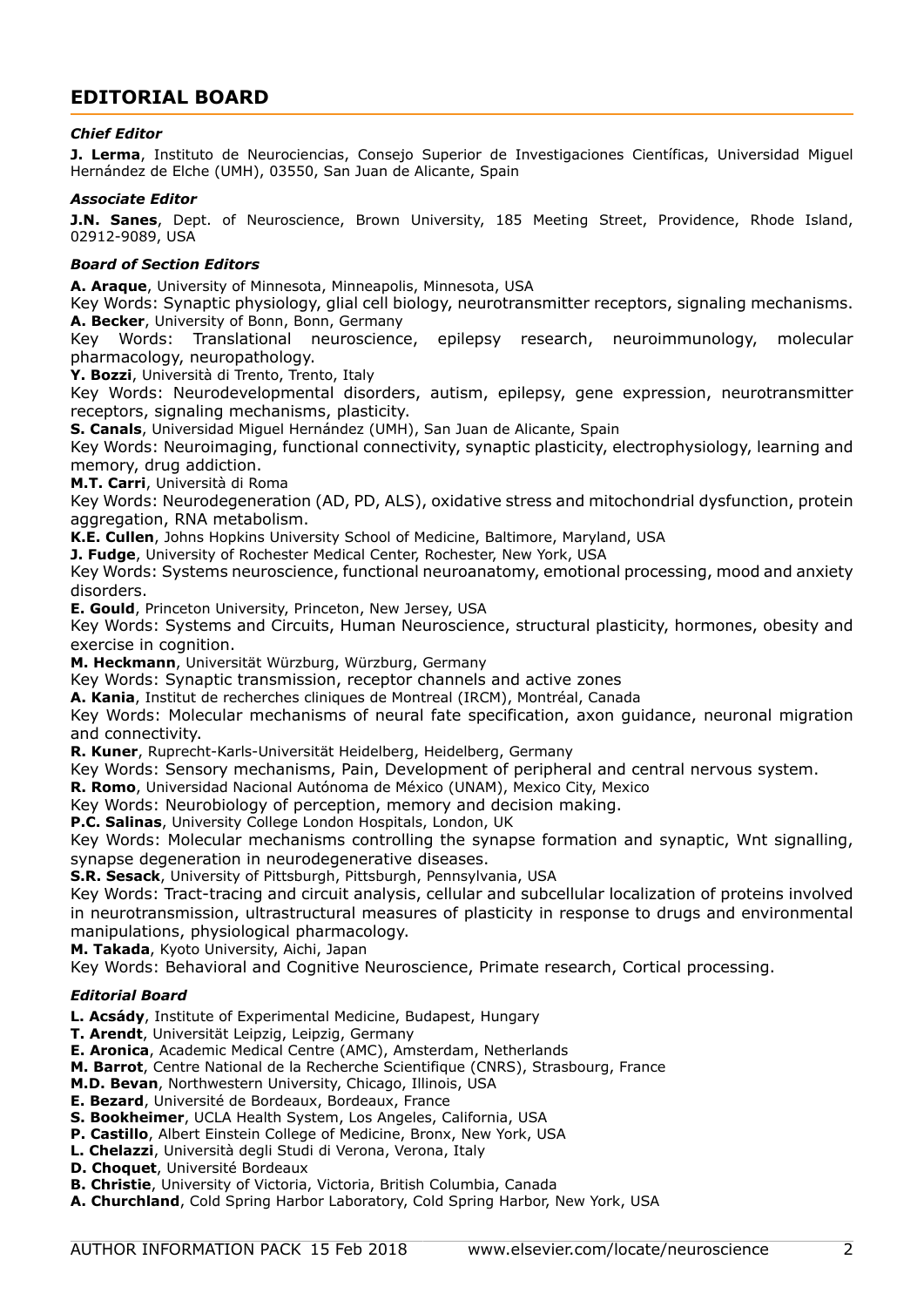**E. Coffey**, Turku Centre for Biotechnology, , Turku, Finland **C. Conrad**, Arizona State University, Tempe, Arizona, USA **A. Contractor**, Northwestern University, Chicago, Illinois, USA **S. Denève**, École Normale Supérieure, Fontenay-aux-Roses, Cedex, France **M. DiLuca**, University of Milan, Milano, Italy **A. Draguhn**, Ruprecht-Karls-Universität Heidelberg, Heidelberg, Germany **F.E. Dudek**, University of Utah School of Medicine, Salt Lake City, Utah, USA **B. Firestein**, Rutgers University, Piscataway, New Jersey, USA **S. Floresco**, University of British Columbia, Vancouver, British Columbia, Canada **T.F. Freund**, Hungarian Academy of Sciences, Budapest, Hungary **L. Galea**, University of British Columbia, Vancouver, British Columbia, Canada **C.M. Gall**, University of California at Irvine, Irvine, California, USA **C. Giaume**, Collège de France, Paris, France **A. Giraud**, Université de Genève, Geneve 4, Switzerland **Y. Goda**, RIKEN Advanced Science Institute, Wako-Shi, Japan **S.G.N. Grant**, The Sanger Institute, Cambridge, UK **R. Gutierrez**, Centro de Investigación y de Estudios Avanzados (CINVESTAV), Mexico City, Mexico **I. Hanganu-Opatz**, Universität Hamburg, Hamburg, Germany **A. Hart**, Brown University, Providence, Rhode Island, USA **S. He**, Shanghai Jiao Tong University, Shanghai, China **O. Herreras**, Instituto Cajal, CSIC, Madrid, Spain **R.F. Hevner**, Seattle Children's Research Institute, Seattle, USA **M.N. Hill**, University of Calgary, Calgary, Alberta, Canada **E.C. Hirsch**, Unité Mixte de Recherche S975, Paris, France **P.R. Hof**, MSSM-Ichan Medical Institute, New York, New York, USA **R. Huganir**, Johns Hopkins University School of Medicine, Palo Alto, California, USA **R.L. Hyson**, Florida State University, Tallahassee, Florida, USA **N.Y-Y. Ip**, Hong Kong University of Science and Technology, Kowloon, Hong Kong **T. Isa**, Kyoto University, Kyoto, Japan **D. Jaeger**, Emory University, Atlanta, Georgia, USA **P.H. Janak**, John Hopkins University, Baltimore, Maryland, USA **R-R. Ji**, Duke University Medical Center, Durham, North Carolina, USA **B.E. Jones**, McGill University, Montreal, Quebec, Canada **S. Kitazawa**, Osaka University, Osaka, Japan **M. Knipper**, Eberhard-Karls-Universität Tübingen, Tübingen, Germany **M. Kokaia**, Lund University, Lund, Sweden **L. Lanfumey**, INSERM, Paris, France **H. Lassmann**, Medizinische Universität Wien, Wien, Austria **J.D. Levine**, University of California at San Francisco (UCSF), San Francisco, California, USA **S.G. Lisberger**, Duke University School of Medicine, Durham, North Carolina, USA **H. Luhmann**, Johannes Gutenberg Universität Mainz, Mainz, Germany **R.C. Malenka**, Stanford University School of Medicine, Palo Alto, California, USA **M.S. Malmierca**, Universidad de Salamanca, Salamanca, Spain **M. Maravall**, University of Sussex, Falmer, Brighton, England, UK **S. Martinez**, Instituto de Neurociencias de Alicante, San Juan de Alicante, Spain **C.M. McCormick**, Brock University, St Catharines, Ontario, Canada **T.A. Milner**, Weill Cornell Medicine, New York, New York, USA **M. Moita**, Champalimaud Research, Lisboa, Portugal **M. Moro**, Universidad Complutense de Madrid, Madrid, Spain **C. Mulle**, Université de Bordeaux, Bordeaux, France **A. Nobre**, University of Oxford, Oxford, UK **A. Pascual-Leone**, Harvard University, Lexington, Massachusetts, USA **D. Pietrobon**, University of Padova, Padova, Italy **P.M. Pilowsky**, The University of Sydney, Sydney, New South Wales, Australia **A. Planas**, Instituto de Investigaciones Biomedicas, Barcelona, Spain **M. Poo**, Chinese Academy of Sciences (CAS), Shanghai, China **G.J. Quirk**, University of Puerto Rico School of Medicine, San Juan, Puerto Rico **Y. Rao**, Peking University, Beijing, China **T.E. Salt**, University College London (UCL), London, UK **H. Scharfman**, New York University, Orangeburg, New York, USA **R. Schmidt-Kastner**, Florida Atlantic University, Boca Raton, Florida, USA **W. Schultz**, University of Cambridge, Cambridge, UK **R. Shigemoto**, IST Austria, Klosterneuburg, Austria **A. Sirigu**, Centre National de la Recherche Scientifique (CNRS), Bron, France **G. Sperk**, Medizinische Universität Innsbruck, Innsbruck, Austria **J. Staiger**, Georg-August-Universität Göttingen, Germany **C.L. Stuckey**, Medical College of Wisconsin, Milwaukee, Wisconsin, USA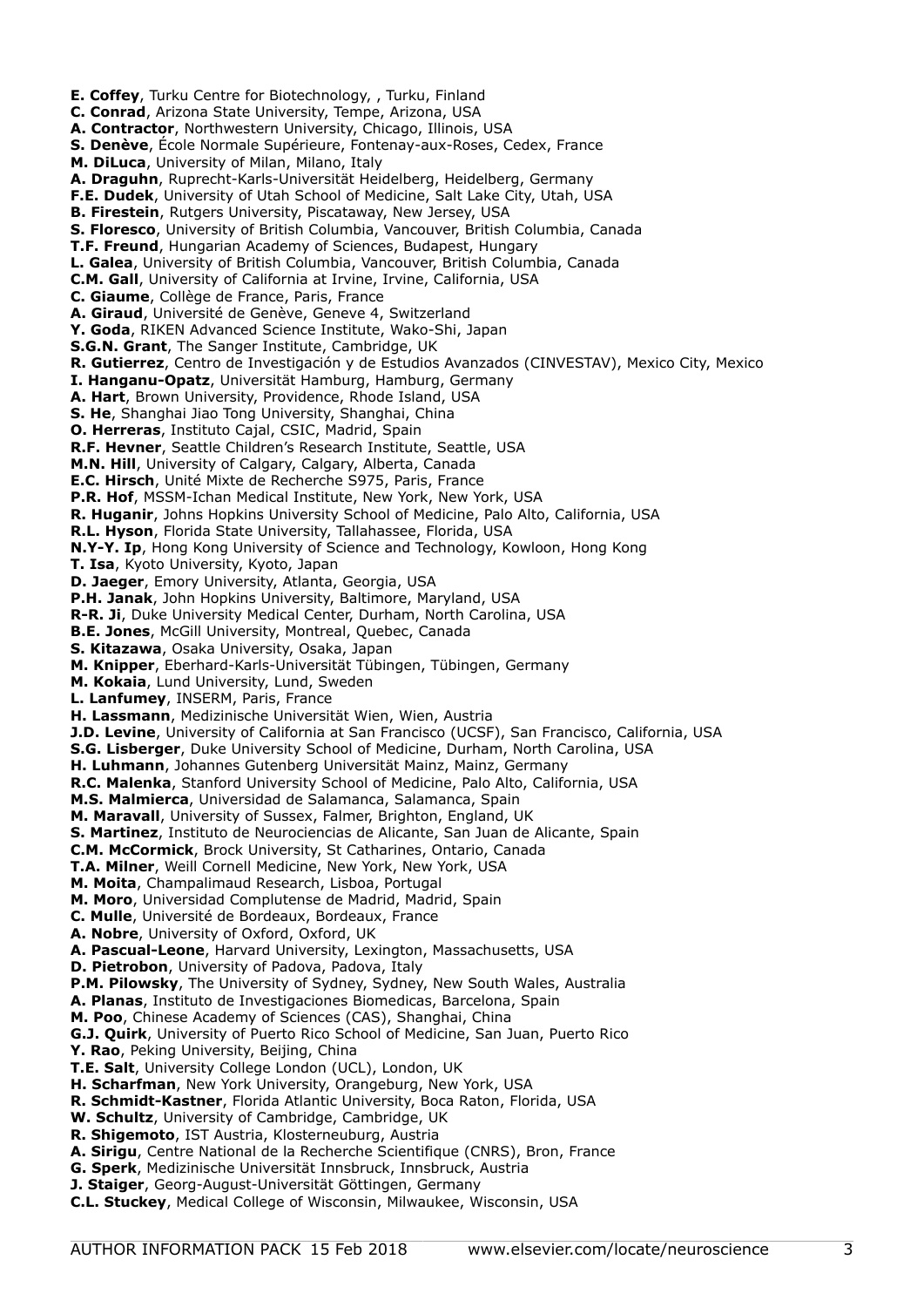**T.C. Südhof**, Howard Hughes Medical Institute (HHMI), University of Texas, Dallas, Texas, USA **M. Tanaka**, Hokkaido University, Sapporo, Japan **J.M. Tepper**, Rutgers University, Newark, New Jersey, USA **A. Todd**, University of Glasgow, Glasgow, Scotland, UK **R.W. Tsien**, New York University, New York, New York, USA

**X.-J. Wang**, New York University Shanghai

**N. Wenderoth**, ETH Zürich, Zurich, Switzerland

**T. Wichmann**, Emory University, Atlanta, Georgia, USA

**D.S. Zahm**, St. Louis University, St Louis, Missouri, USA

**R.E. Zigmond**, Case Western Reserve University, Cleveland, Ohio, USA

#### *IBRO Reports Editor-in-Chief*

**Y.S. Chan**, The University of Hong Kong, Hong Kong, China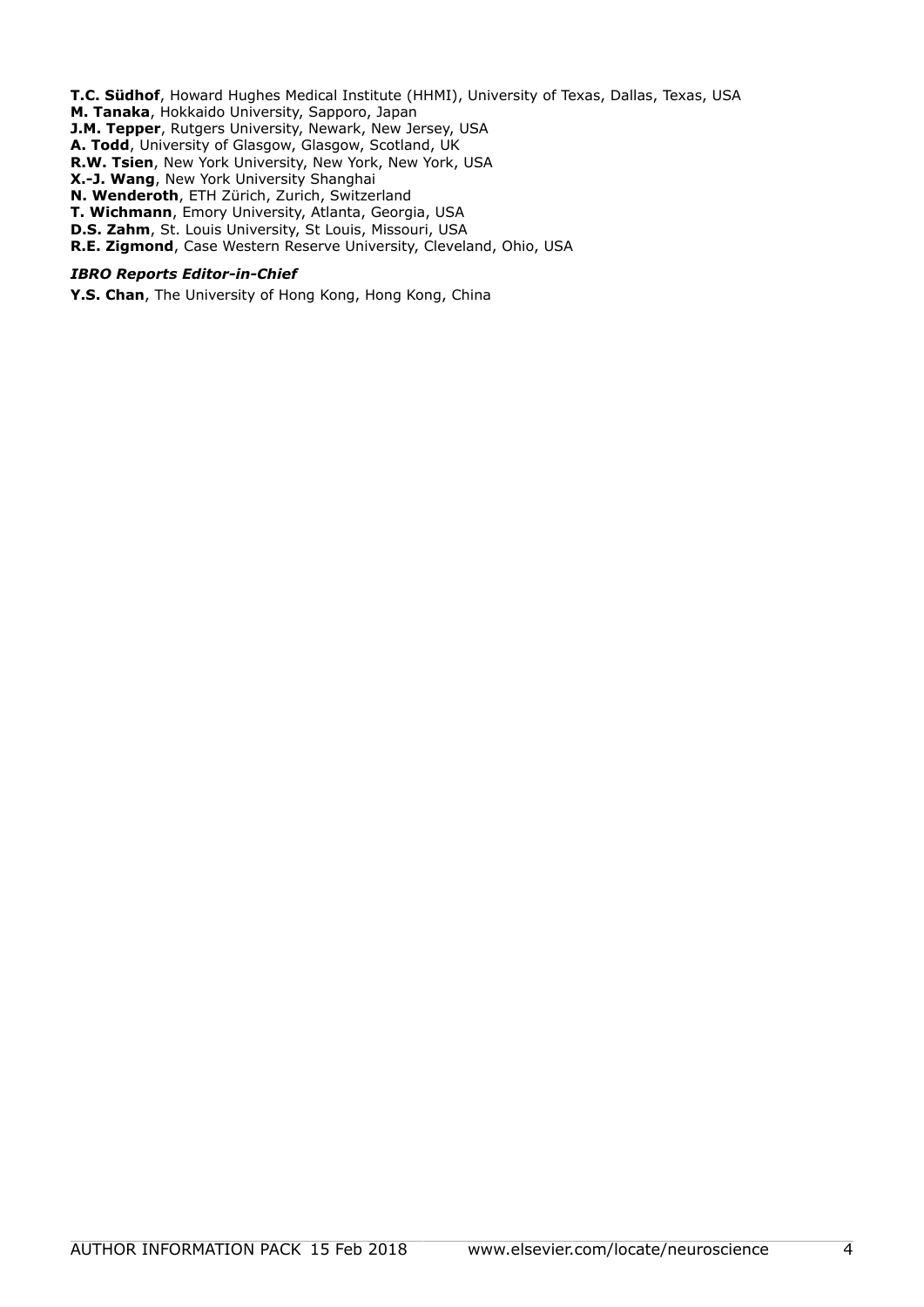# <span id="page-4-0"></span>**GUIDE FOR AUTHORS**

# **INTRODUCTION**

*Neuroscience* publishes the results of original research on any aspect of the scientific study of the nervous system. Papers most suitable for publication are those that report new observations that directly contribute to our understanding of how the nervous system works. Any paper, however short, will be considered for publication provided that it reports significant, new and carefully confirmed findings with full experimental details. The Editor-in-Chief, the Associate Editor, and the Section Editors will initially evaluate all submissions. Articles not estimated to represent strong candidates for publication will be returned to the authors without detailed review within 3-5 days. Otherwise, manuscripts will be sent to reviewers for rapid assessment.

*Neuroscience* does not have page or figure restrictions, and authors are encouraged to write complete papers that contain all the data necessary to present their findings persuasively.

## **Editorial Organisation**

The Chief and Associate Editors seek advice from Section Editors representing all major areas of research: Behavioral and Cognitive NeuroscienceCellular and Molecular NeuroscienceDevelopmental Neuroscience Disease-Oriented Neuroscience Systems Neuroscience Pain and Sensory Neuroscience Theory and Innovative Approaches in Neuroscience

Each paper is typically evaluated by at least two Editors or ad hoc reviewers. Papers are accepted by the Chief and Associate Editors in consultation with the appropriate Section Editor.

#### *Editor-in-Chief:*

**Juan Lerma**, Instituto de Neurociencias, Consejo Superior de Investigaciones Cientficas-Universidad Miguel Hernndez, San Juan de Alicante, Spain; jlerma@umh.es

#### *Associate Editor:*

**Jerome N. Sanes**, Department of Neuroscience, Brown University, 185 Meeting St, Brown University, Box GL-N, Providence, RI 02912, USA; jnsanes-neuroscience@brown.edu

*Section Editors (and specialties):*

**Yuri Bozzi**, Center for Mind/Brain Sciences (CIMeC), University of Trento (Mattarello, Italy). *Molecular neuroscience and neuroprotection*.

**Santiago Canals**, Instituto de Neurociencias, CSIC-UMH (Alicante, Spain). Behavioral and cognitive neuroscience.

**Maria Teresa Carr**, University of Rome Tor Vergata, Department of Biology (Roma, Italy). *Molecular neuroscience and disease models*.

**Kathleen Cullen**, Department of Biomedical Engineering, John Hopkins University (USA). *Behavioral and Cognitive Neuroscience; Systems Neuroscience, Sensory Neuroscience, Theory and Innovative Approaches in Neuroscience*.

**Julie Fudge** , University of Rochester Medical Center (Rochester NY, USA). *Systems neuroscience and functional neuroanatomy*.

**Manfred Heckmann**, Department of Neurophysiology, University of Wrzburg (Wrzburg, Germany). *Cellular and molecular neuroscience, neurophysiology*.

**Artur Kania**, Neural Circuit Development Research Unit, Institut de Recherches Cliniques de Montral (Montral, Canada). *Developmental neuroscience, stem cells and repair*.

**Marlies Knipper**, Hearing Research Centre Tbingen, THRC (Tbingen, Germany). *Sensory neuroscience*.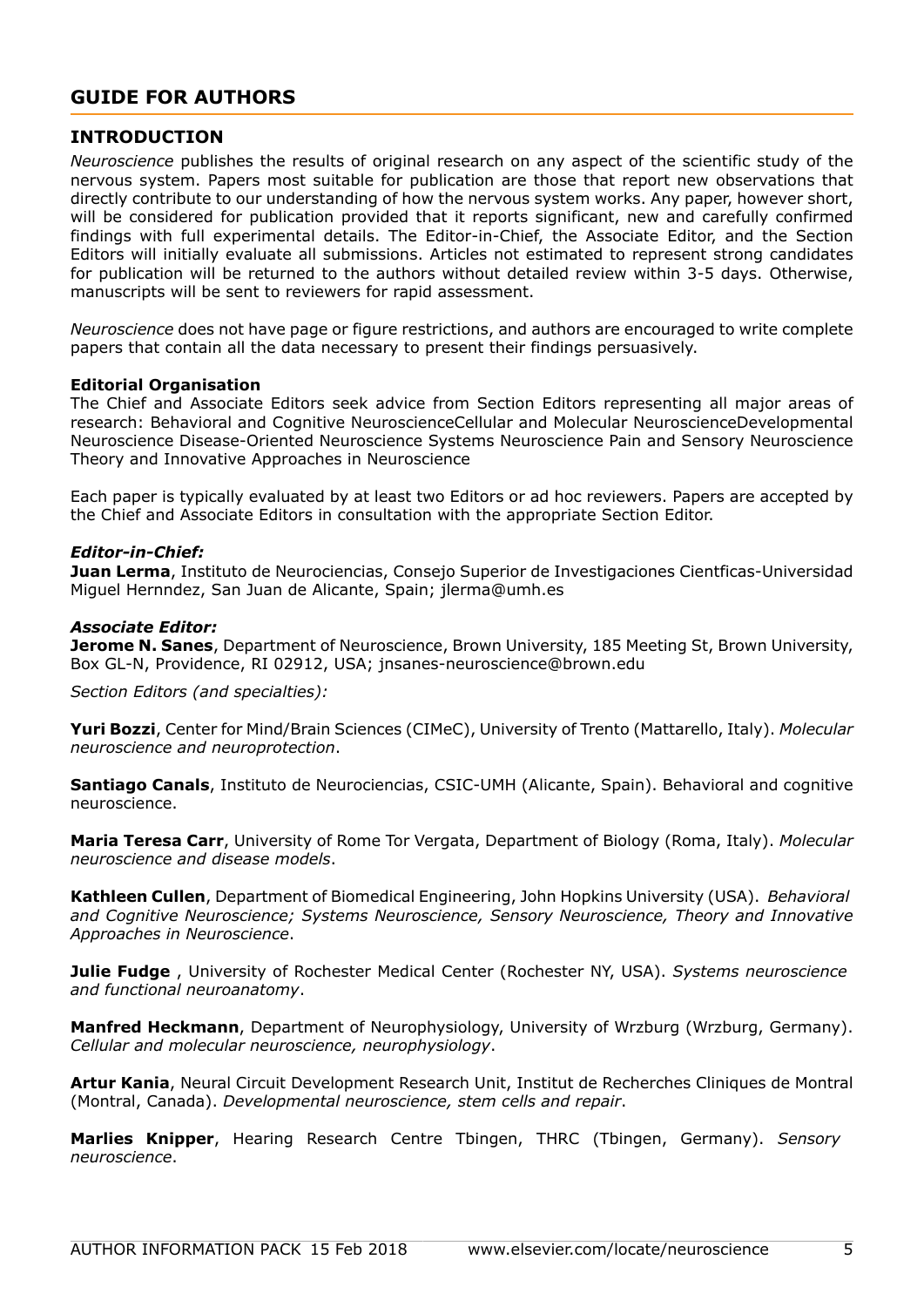**Rohini Kuner**, Interdisciplinary Center of Neurosciences, University of Heidelberg (Heidelberg, Germany). *Pain mechanisms; sensory neuroscience*.

**Mara ngeles Moro,** Neurovascular Research Unit, Department of Pharmacology, School of Pharmacy, Universidad Complutense de Madrid (Madrid, Spain). *Disease-oriented neuroscience, neuroprotection, cerebral ischemia*.

**Ranulfo Romo**, Instituto de Fisiologa Celular, Universidad Nacional Autnoma de Mxico (Mxico DF, Mxico). *Cognitive neuroscience*.

**Susan Sesack**, University of Pittsburgh , Department of Neuroscience (Pittsburgh, PA, USA). *Pharmacology, drugs of abuse, behavior.*

## **The Neuroscience Peer Review Consortium**

*Neuroscience* is a member of the Neuroscience Peer Review Consortium (NPRC). The NPRC has been formed to reduce the time expended and, in particular, the duplication of effort by, and associated burden on reviewers involved in the peer review of original neuroscience research papers. It is an alliance of neuroscience journals that have agreed to accept manuscript reviews from other Consortium journals. By reducing the number of times that a manuscript is reviewed, the Consortium will reduce the load on reviewers and Editors, and speed the publication of research results.

If a manuscript has been rejected by another journal in the Consortium, authors can submit the manuscript to *Neuroscience* and indicate that the referees' reports from the first journal be made available to the Editors of *Neuroscience*.

It is the authors' decision as to whether or not to indicate that a set of referee's reports should be forwarded from the first journal to *Neuroscience* . If an author does not wish for this to happen, the manuscript can be submitted to *Neuroscience* without reference to the previous submission. No information will be exchanged between journals except at the request of authors. However, if the original referees' reports suggested that the paper is of high quality, but not suitable for the first journal, then it will often be to an author's advantage to indicate that referees' reports should be made available.

Authors should revise the original submission in accordance with the first journal's set of referee reports, reformat the paper to *Neuroscience's* specification and submit the paper to *Neuroscience* with a covering letter describing the changes that have been made, and informing the Editors that the authors will ask for the referee's reports to be forwarded from the first Consortium journal. The authors then must contact the first journal, and ask that reviews be forwarded, indicating they have submitted to *Neuroscience,* and providing the new manuscript ID number.

The Editors of *Neuroscience* will use forwarded referees' reports at their discretion. The Editors may use the reports directly to make a decision, or they may request further reviews if they feel such are necessary.

Visit http://nprc.incf.org for a list of Consortium journals, as well as further information on the scheme.

# *Types of Papers*

(a) *Research papers*. These are full-length papers describing original research. There are no specific page limits although authors are encouraged to be as concise as possible and to use as few, high quality illustrations as necessary to adequately document their findings. Former rapid reports that describe outstanding new discoveries fall under this category and should follow the same layout as research papers. All papers are handled rapidly.

(b) *Reviews*. These are short articles (3,000 to 10,000 words in length), not exhaustive reviews, that are intended to either draw attention to developments in a specific area of research, to bring together observations that seem to point the field in a new direction, to give the author's personal views on a controversial topic, or to direct soundly based criticism at some widely held dogma or widely used technique in neuroscience. Reviews may also provide an historical perspective on an area of neuroscience research. Authors should make their Review understandable to a broad spectrum of neuroscientists. Potential authors are invited to submit a letter of interest to the Associate Editor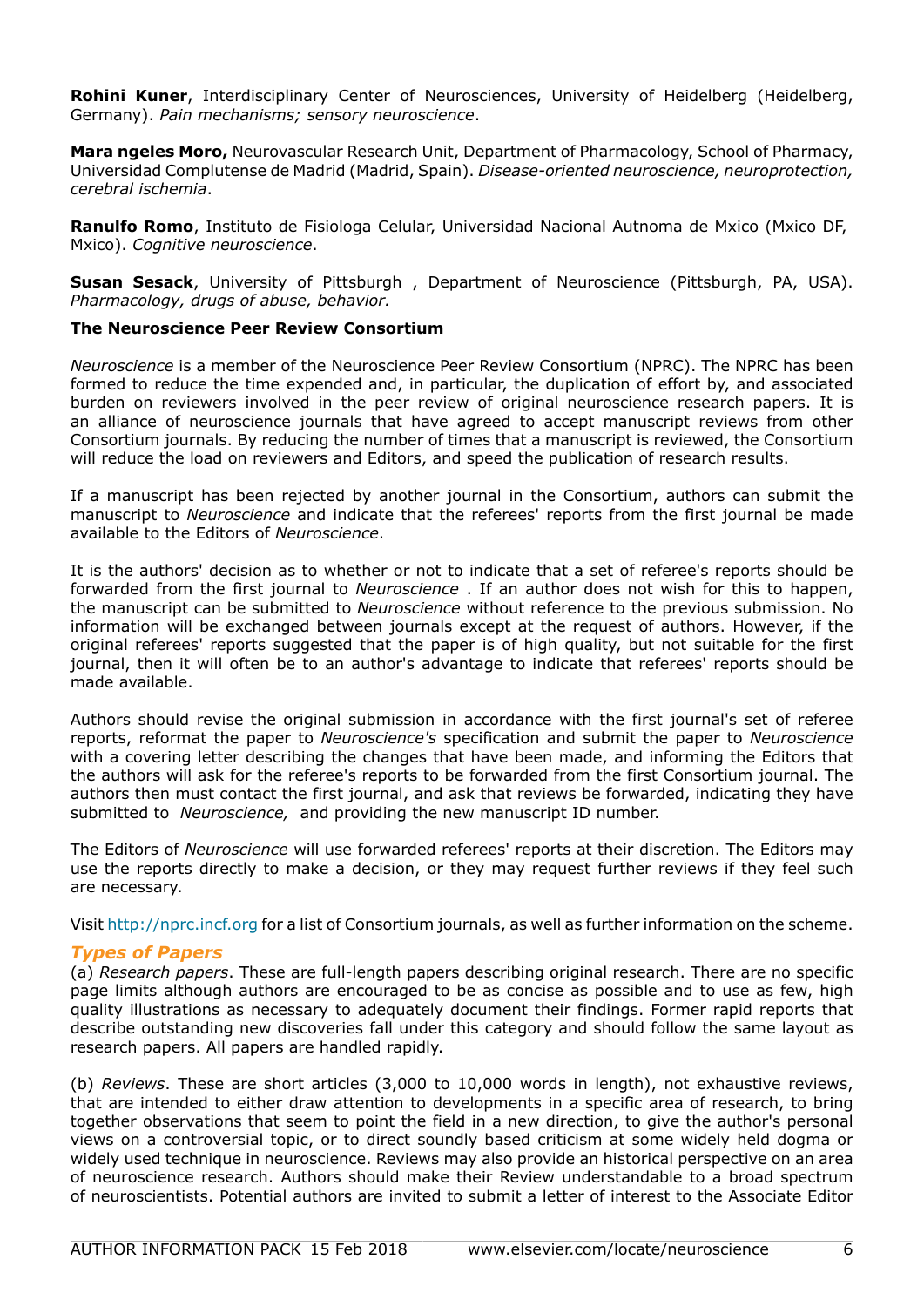indicating the topic of a potential Review. Proposals for reviews or commentaries should also contain an outline of the contents, including an abstract (<200 words), a list of 10 relevant articles including 5 from the proposer's own research, and a brief statement on why now is a good time to review the topic in question. Reviews will not be accepted for editorial processing unless pre-approved for submission.

(c) *Neuroscience Forefront Reviews*. These are invited reviews from a select list of scientists who have introduced new concepts, models, or methods in neurobiology. Forefront Reviews enable the authors to express their own opinions in a rigorous way. There is no page limit and the author/ authors may choose the focus of the review as long as it remains scientifically sound. The reviews will be promoted through IBRO's websites and publications, and will be highly visible in the scientific community. Interest by a prominent scientist to contribute a Forefront Review should be sent to Jerome Sanes , Associate Editor, at jnsanes-neuroscience@brown.edu.

(d) *Special Issues*. These are published as separate volumes with prominent neuroscientists as guest editors. Special Issues are devoted to specific topics, preferably "emergent topics" that open new fields in neurobiological research. The Special Issues are used actively in the promotion of *Neuroscience*.

A Special Issue is not a loose collection of topically related articles but a concerted attempt to provide an overview of the status of an emerging field. Cross references between the articles are strongly encouraged.

A Special Issue should normally contain 20-25 articles, corresponding to 200-300 printed pages in total. The articles may include original data. At least one of the articles (typically signed by the guest editors) should provide a general discussion of the implications of the recent advances in the field, and should attempt to identify the directions and challenges of future research.

Manuscripts are subjected to the review process according to the same high standards of quality as regular issues of Neuroscience. The Guest Editor(s) identify reviewers and take responsibility for the further editorial handling of the manuscripts, supported by the San Diego office. As for regular papers, the final decision on each article is taken by the Chief Editor.

Suggestions for special issues should be sent to Juan Lerma, Editor-in-Chief, at jlerma@umh.es. They should contain an outline of the contents, including an abstract (<200 words), a list of articles with preliminary titles and contributors, and a brief statement on why.

(e) *Perspectives*. These are invited commentaries (typically <1,000 words) on current developments and trends in neuroscience research or public activities. A Perspective could highlight one or more recently published article, in any journal, that appears to set a new standard for a field within neuroscience or could recognize national or international events that influence the neuroscience community. Typically, the Chief or Associate Editor will identify authors to contribute a Perspective. However, potential authors are invited to submit a letter of interest to the Chief or Associate Editor indicating the topic of a potential Perspective.

(f) *Letters to the Editor*. We welcome readers to submit formal comments on the content of articles published in *Neuroscience*. Such comments should provide constructive scientific remarks. Readers may submit these comments as a Letter to the Editor, which should be concise, no more than 500 words, and we will transmit them to the author(s) of the commented-upon paper for their optional reply.

The main Editors of *Neuroscience* will consider the significance of these articles, and whether to proceed with soliciting the opinions of the authors of the commented-upon paper. We expect Letters to the Editor to fall within the spirit of constructive scientific discourse and supported, as needed by References, which should appear in the format used in Neuroscience. Authors should not include unpublished data in a Letter to the Editor. Submitting authors assume full responsibility for the accuracy of their content. Letters to the Editor will appear in the print and on-line version of *Neuroscience*, and as such will be fully citable in bibliographic services, for example PubMed.

(g) *Commentaries*. These are invited commentaries (typically <500 words) on a paper published in the same *Neuroscience* issue, which deserves further comment to call the attention of readers not primarily interested on the paper's topic. Commentaries could include one figure summarizing the main findings.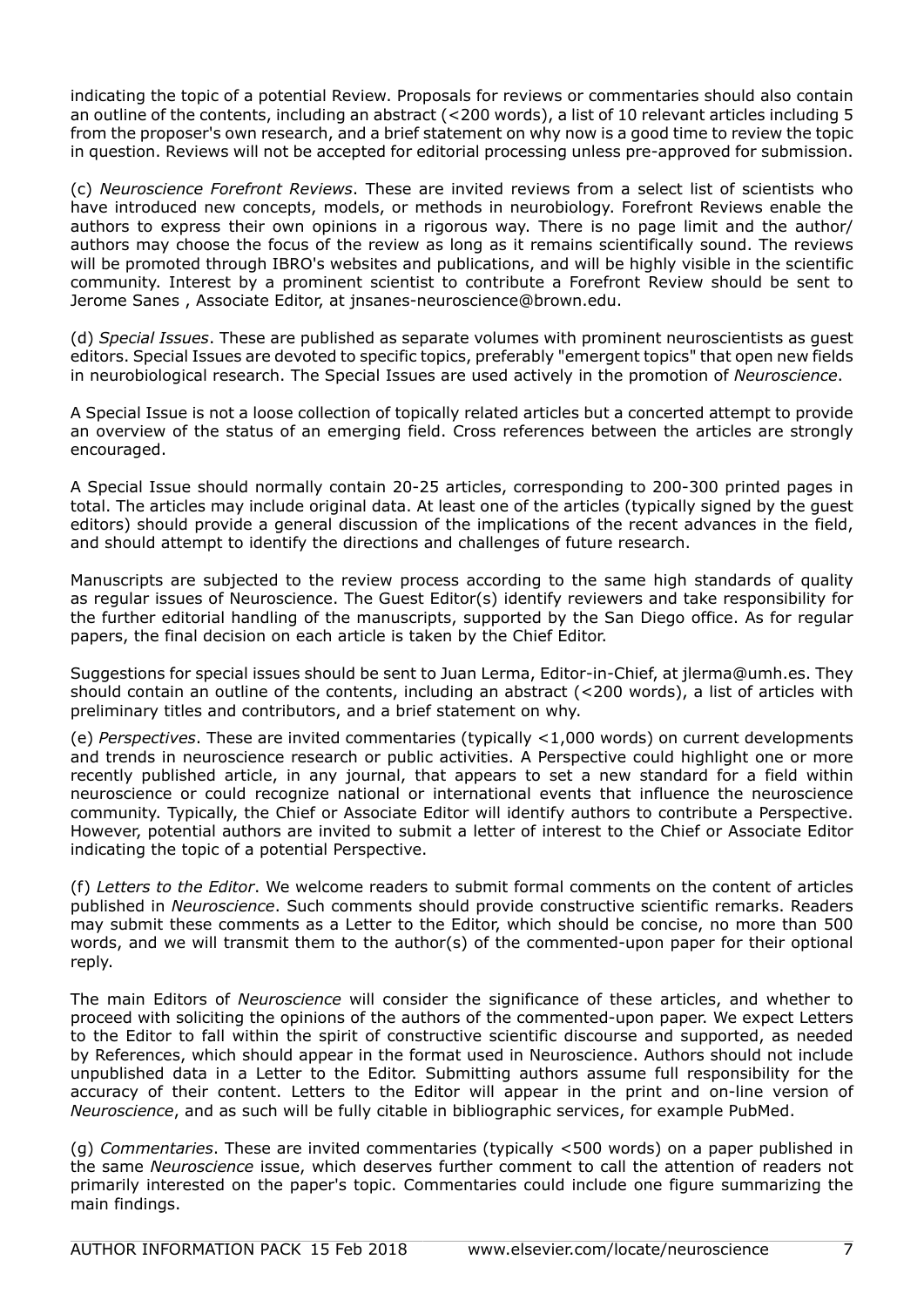# **BEFORE YOU BEGIN**

#### *Ethics in Publishing*

For information on **Ethics in Publishing** and Ethical guidelines for journal publication see http://www.elsevier.com/publishingethics and http://www.elsevier.com/ethicalguidelines

All submissions to *Neuroscience* must contain experiments that conform to the ethical standards printed below. To confirm their agreement with this, authors are required to include the following statement in their cover letter indicating their agreement with these standards: "I have read and have abided by the statement of ethical standards for manuscripts submitted to Neuroscience." A list of ethical standards is *not* required in the cover letter.

## *Policy and ethics*

The authors declare that all experiments on human subjects were conducted in accordance with the Declaration of Helsinki http://www.wma.net/en/30publications/10policies/b3/index.html and that all procedures were carried out with the adequate understanding and written consent of the subjects.

The authors also certify that formal approval to conduct the experiments described has been obtained from the human subjects review board of their institution and could be provided upon request.

If the studies deal with animal experiments, the authors certify that they were carried out in accordance with the National Institute of Health Guide for the Care and Use of Laboratory Animals (NIH Publications No. 80-23) revised 1996 or the UK Animals (Scientific Procedures) Act 1986 and associated guidelines, or the European Communities Council Directive of 24 November 1986 (86/609/ EEC).

The authors also certify that formal approval to conduct the experiments described has been obtained from the animal subjects review board of their institution and could be provided upon request.

The authors further attest that all efforts were made to minimize the number of animals used and their suffering.

If the ethical standard governing the reported research is different from those guidelines indicated above, the authors must provide information in the submission cover letter about which guidelines and oversight procedures were followed.

The Editors reserve the right to return manuscripts in which there is any question as to the appropriate and ethical use of human or animal subjects.

#### *Declaration of interest*

All authors must disclose any financial and personal relationships with other people or organizations that could inappropriately influence (bias) their work. Examples of potential conflicts of interest include employment, consultancies, stock ownership, honoraria, paid expert testimony, patent applications/ registrations, and grants or other funding. Authors must disclose any interests immediately after the Acknowledgements section; additional information may be required (click on More information). If there are no interests to declare then please state this: 'Declarations of interest: none'. This summary statement will be ultimately published if the article is accepted. 2. Detailed disclosures as part of a separate Declaration of Interest form, which forms part of the journal's official records. It is important for potential interests to be declared in both places and that the information matches. [More information](http://service.elsevier.com/app/answers/detail/a_id/286/supporthub/publishing).

#### *Submission declaration and verification*

Submission of an article implies that the work described has not been published previously (except in the form of an abstract or as part of a published lecture or academic thesis or as an electronic preprint, see '[Multiple, redundant or concurrent publication](http://www.elsevier.com/authors/journal-authors/policies-and-ethics)' section of our ethics policy for more information), that it is not under consideration for publication elsewhere, that its publication is approved by all authors and tacitly or explicitly by the responsible authorities where the work was carried out, and that, if accepted, it will not be published elsewhere in the same form, in English or in any other language, including electronically without the written consent of the copyright-holder. To verify originality, the senior Editors check the originality all submissions using the text similarity detection servic[eCrossCheck](http://www.elsevier.com/editors/plagdetect).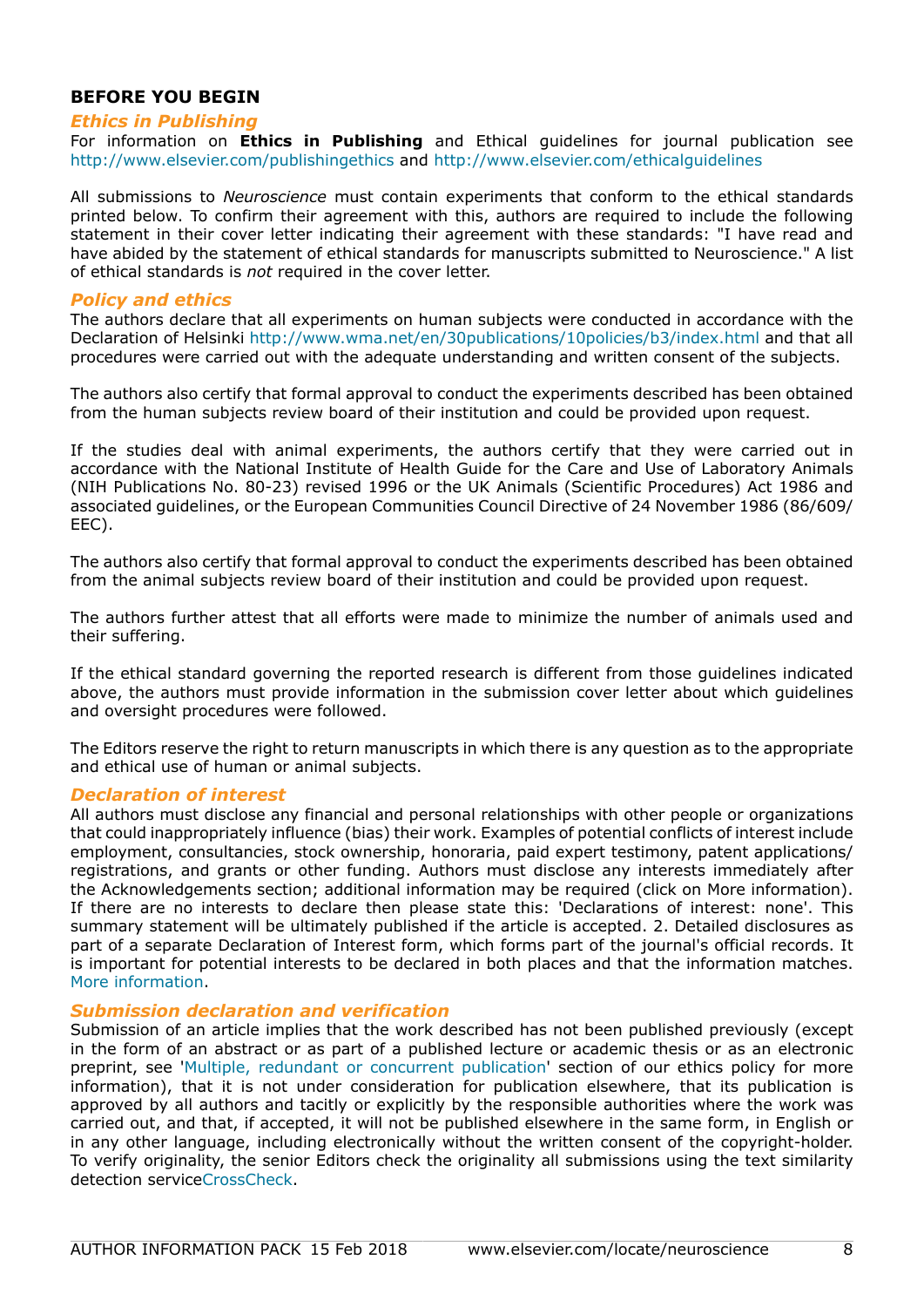# *Changes to authorship*

Authors are expected to consider carefully the list and order of authors **before** submitting their manuscript and provide the definitive list of authors at the time of the original submission. Any addition, deletion or rearrangement of author names in the authorship list should be made only **before** the manuscript has been accepted and only if approved by the journal Editor. To request such a change, the Editor must receive the following from the **corresponding author**: (a) the reason for the change in author list and (b) written confirmation (e-mail, letter) from all authors that they agree with the addition, removal or rearrangement. In the case of addition or removal of authors, this includes confirmation from the author being added or removed.

Only in exceptional circumstances will the Editor consider the addition, deletion or rearrangement of authors **after** the manuscript has been accepted. While the Editor considers the request, publication of the manuscript will be suspended. If the manuscript has already been published in an online issue, any requests approved by the Editor will result in a corrigendum.

## *Article transfer service*

This journal is part of our Article Transfer Service. This means that if the Editor feels your article is more suitable in one of our other participating journals, then you may be asked to consider transferring the article to one of those. If you agree, your article will be transferred automatically on your behalf with no need to reformat. Please note that your article will be reviewed again by the new journal. [More information](http://www.elsevier.com/authors/article-transfer-service).

#### *Copyright*

Upon acceptance of an article, authors will be asked to complete a 'Journal Publishing Agreement' (see [more information](http://www.elsevier.com/copyright) on this). An e-mail will be sent to the corresponding author confirming receipt of the manuscript together with a 'Journal Publishing Agreement' form or a link to the online version of this agreement.

Subscribers may reproduce tables of contents or prepare lists of articles including abstracts for internal circulation within their institutions. [Permission](http://www.elsevier.com/permissions) of the Publisher is required for resale or distribution outside the institution and for all other derivative works, including compilations and translations. If excerpts from other copyrighted works are included, the author(s) must obtain written permission from the copyright owners and credit the source(s) in the article. Elsevier has [preprinted forms](http://www.elsevier.com/__data/assets/word_doc/0007/98656/Permission-Request-Form.docx) for use by authors in these cases.

For open access articles: Upon acceptance of an article, authors will be asked to complete an 'Exclusive License Agreement' [\(more information](http://www.elsevier.com/about/company-information/policies/copyright)). Permitted third party reuse of open access articles is determined by the author's choice of [user license.](http://www.elsevier.com/openaccesslicenses)

## *Author rights*

## **Author rights**

As an author you (or your employer or institution) have certain rights to reuse your work. [More](http://www.elsevier.com/copyright) [information](http://www.elsevier.com/copyright).

#### *Elsevier supports responsible sharing*

Find out how you can [share your research](https://www.elsevier.com/sharing-articles) published in Elsevier journals.

#### *Role of the funding source*

You are requested to identify who provided financial support for the conduct of the research and/or preparation of the article and to briefly describe the role of the sponsor(s), if any, in study design; in the collection, analysis and interpretation of data; in the writing of the report; and in the decision to submit the article for publication. If the funding source(s) had no such involvement then this should be stated.

#### *Funding body agreements and policies*

Elsevier has established a number of agreements with funding bodies which allow authors to comply with their funder's open access policies. Some funding bodies will reimburse the author for the Open Access Publication Fee. Details of [existing agreements](https://www.elsevier.com/about/open-science/open-access/agreements) are available online.

## *Open access*

This journal offers authors a choice in publishing their research:

## *Subscription*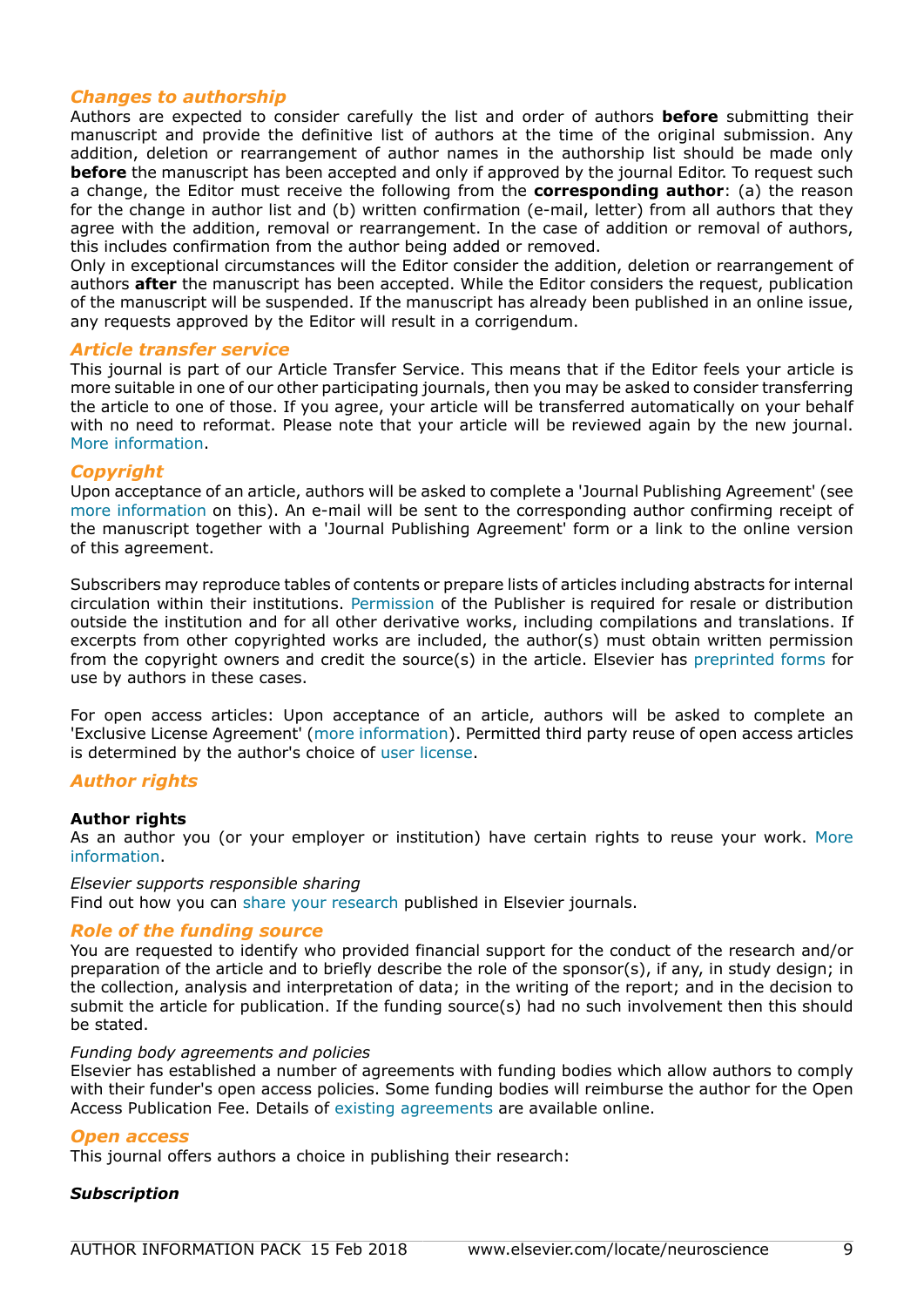• Articles are made available to subscribers as well as developing countries and patient groups through our [universal access programs](https://www.elsevier.com/access).

• No open access publication fee payable by authors.

## *Open access*

• Articles are freely available to both subscribers and the wider public with permitted reuse.

• An open access publication fee is payable by authors or on their behalf, e.g. by their research funder or institution.

Regardless of how you choose to publish your article, the journal will apply the same peer review criteria and acceptance standards.

For open access articles, permitted third party (re)use is defined by the following [Creative Commons](https://www.elsevier.com/openaccesslicenses) [user licenses:](https://www.elsevier.com/openaccesslicenses)

# *Creative Commons Attribution (CC BY)*

Lets others distribute and copy the article, create extracts, abstracts, and other revised versions. adaptations or derivative works of or from an article (such as a translation), include in a collective work (such as an anthology), text or data mine the article, even for commercial purposes, as long as they credit the author(s), do not represent the author as endorsing their adaptation of the article, and do not modify the article in such a way as to damage the author's honor or reputation.

## *Creative Commons Attribution-NonCommercial-NoDerivs (CC BY-NC-ND)*

For non-commercial purposes, lets others distribute and copy the article, and to include in a collective work (such as an anthology), as long as they credit the author(s) and provided they do not alter or modify the article.

The open access publication fee for this journal is **USD 2400**, excluding taxes. Learn more about Elsevier's pricing policy: https://www.elsevier.com/openaccesspricing.

## *Green open access*

Authors can share their research in a variety of different ways and Elsevier has a number of green open access options available. We recommend authors see our [green open access page](http://elsevier.com/greenopenaccess) for further information. Authors can also self-archive their manuscripts immediately and enable public access from their institution's repository after an embargo period. This is the version that has been accepted for publication and which typically includes author-incorporated changes suggested during submission, peer review and in editor-author communications. Embargo period: For subscription articles, an appropriate amount of time is needed for journals to deliver value to subscribing customers before an article becomes freely available to the public. This is the embargo period and it begins from the date the article is formally published online in its final and fully citable form. [Find out more.](https://www.elsevier.com/about/open-science/open-access/journal-embargo-finder/)

This journal has an embargo period of 12 months.

## *Language (usage and editing services)*

Please write your text in good English (American or British usage is accepted, but not a mixture of these). Authors who feel their English language manuscript may require editing to eliminate possible grammatical or spelling errors and to conform to correct scientific English may wish to use the [English](http://webshop.elsevier.com/languageediting/) [Language Editing service](http://webshop.elsevier.com/languageediting/) available from Elsevier's WebShop.

## *Submission*

Our online submission system guides you stepwise through the process of entering your article details and uploading your files. The system converts your article files to a single PDF file used in the peer-review process. Editable files (e.g., Word, LaTeX) are required to typeset your article for final publication. All correspondence, including notification of the Editor's decision and requests for revision, is sent by e-mail.

## *Submission address*

Please submit your article via http://ees.elsevier.com/nsc.

Authors are strongly encouraged to use this Web-based submission system. However, for those who are unable to submit via the Web, please contact neuroscience@journal-office.com or *Neuroscience* Editorial Office, 525 B Street, Suite 1800, San Diego, CA 92101, USA; FAX: 619-699-6859.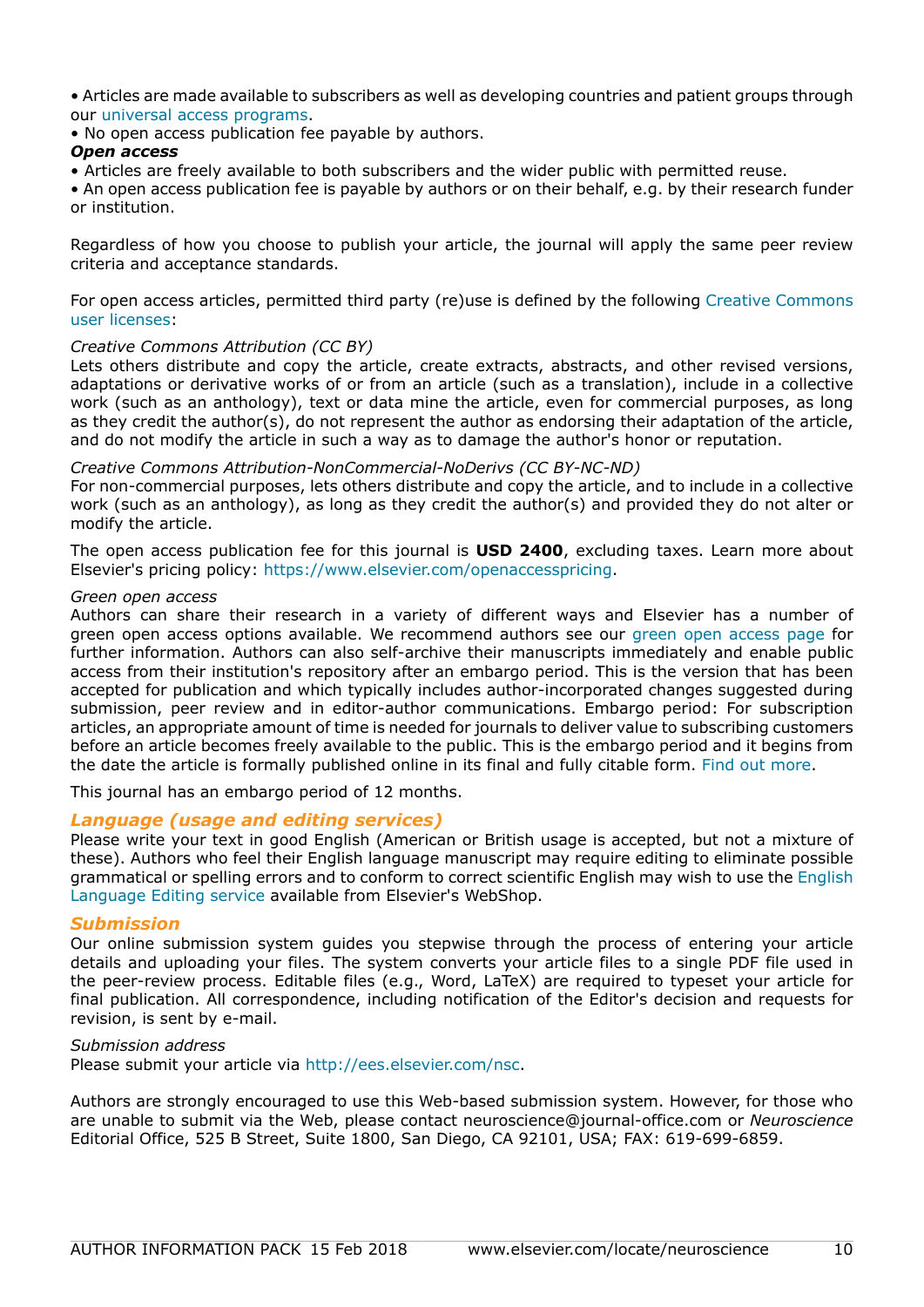# *Referees*

It is in your best interest to suggest some suitable reviewers and we strongly request that you do so. Suggested reviewers should not have co-authored a publication in the past 4 years or have an active collaboration with submitting authors. You may suggest up to 6 reviewers. Note that the editor retains the sole right to decide whether or not the suggested reviewers are used.

# *Additional information*

All manuscripts are subject to any modifications required by the Editorial Office to conform to Journal policy.

## *Cover illustrations*

# Cover illustrations

Authors are encouraged to submit visually and scientifically interesting figure(s) representative of their data, though not necessarily as they appear in the manuscript, for potential cover illustrations (see specific instructions for submission of cover art under *PREPARATION / Color Artwork* below). The use of illustrations for journal covers is at the discretion of the Editors; only those related to articles accepted for publication will be considered. At the end of each year, all published covers will automatically be considered in a competition for the year's best cover illustration, and will be judged on their aesthetic value and scientific interest. Submitted cover images not created by the author group must include the reprint permission and source. The author(s) of the winning image will receive USD 500 from Elsevier.

#### *IBRO Reports*

Please note that because Neuroscience is highly selective, we offer some authors who are not accepted in Neuroscience the option to have their papers considered by our sister journal, IBRO Reports.

The primary goal of this process is to shorten the time to publication, reduce the burden upon reviewers and increase the opportunity for the author to be offered a venue for publication. This transfer entails the editor of IBRO Reports having direct electronic access to your review. This will not alter the confidentiality of the process.

## **PREPARATION**

## *Peer review*

This journal operates a single blind review process. All contributions will be initially assessed by the editor for suitability for the journal. Papers deemed suitable are then typically sent to a minimum of two independent expert reviewers to assess the scientific quality of the paper. The Editor is responsible for the final decision regarding acceptance or rejection of articles. The Editor's decision is final. [More](https://www.elsevier.com/reviewers/what-is-peer-review) [information on types of peer review](https://www.elsevier.com/reviewers/what-is-peer-review).

#### *Use of word processing software*

It is important that the file be saved in the native format of the word processor used. The text should be in single-column format. Keep the layout of the text as simple as possible. Most formatting codes will be removed and replaced on processing the article. In particular, do not use the word processor's options to justify text or to hyphenate words. However, do use bold face, italics, subscripts, superscripts etc. When preparing tables, if you are using a table grid, use only one grid for each individual table and not a grid for each row. If no grid is used, use tabs, not spaces, to align columns. The electronic text should be prepared in a way very similar to that of conventional manuscripts (see also the [Guide to Publishing with Elsevier\)](https://www.elsevier.com/guidepublication). Note that source files of figures, tables and text graphics will be required whether or not you embed your figures in the text. See also the section on Electronic artwork.

To avoid unnecessary errors you are strongly advised to use the 'spell-check' and 'grammar-check' functions of your word processor.

## *Article structure*

Manuscripts should be written in English in a concise and understandable style. Technical jargon or "laboratory slang'' should not be used. It is the responsibility of the corresponding author to ensure that the manuscript is written in a style that is grammatically correct and free of spelling or other typographical errors.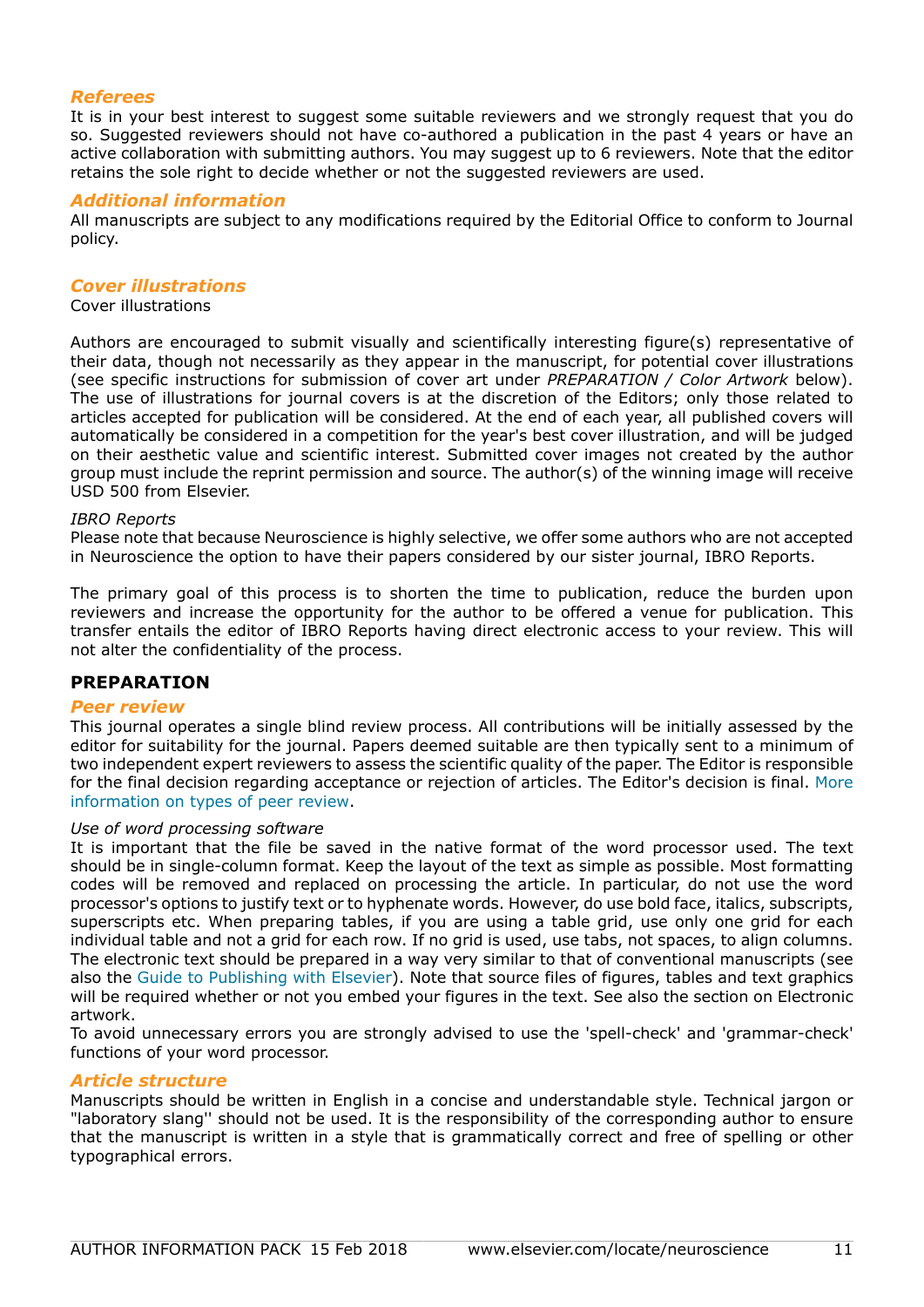All manuscripts must be typewritten with **1.5 line-spacing** throughout and with margins at least 2.5 cm wide. Pages should be numbered in succession, the title page being no. 1.

The Editorial Office reserves the right to revise the wording of manuscripts accepted for publication in the journal.

Each submission should be accompanied by a cover letter, briefly explaining the conceptual advance provided by the findings and their significance to a broad readership.

# *Subdivision*

Divide your article into sections according to the headings listed below. Main sections (Introduction, Experimental Procedures, Results, etc.) and sub-section headings should appear on their own separate line. Use the section and sub-section names for internal cross-referencing: do not just refer to "the text. Neuroscience does not use numerical designations for sections or sub-sections.

*Research papers* should be organized in the following four main sections: Introduction, Experimental Procedures, Results, Discussion

*Reviews and Forefront Reviews* should have an introductory section, followed by several information presentation sections and then end with a conclusion section. Section headings should be used to organize the presentation of information.

# *Introduction*

This should provide the scientific rationale for the research that is reported. No results should be reported but it should finish with a succinct description of the main finding and conclusion. The heading "Introduction" should be used.

# *Experimental procedures*

Procedures used in the research should be described in sufficient detail to permit the replication of the work by others. Previously published procedures should be referenced and briefly summarized. The source of all materials, including animals and human tissue, must be provided. The location of each supplier should be detailed on first use in the text. The author(s) also agree(s) to make freely available to colleagues in academic research any clones of cells, nucleic acids, antibodies, etc. that were used in the research reported and that are not available from commercial suppliers. Authors must clearly describe all manipulations made to digital data that were collected as images, and images which have been scanned and printed for publication.

## *Results*

This section presents findings without discussion of their significance. Subsections should be used in order to present results in an organized fashion.

## *Discussion*

This section presents the authors' interpretations of their findings and an assessment of their significance in relation to previous work. Avoid repetition of material presented in the Results section. The Results and Discussion sections may not be combined. We recommend that the final paragraph of the Discussion provides a synopsis of the main results and interpretation without a separate heading. We no longer have a separate Conclusions section.

## *Glossary*

Please supply, as a separate list, the definitions of field-specific terms used in your article.

## *Appendices*

Material appearing in Appendices should augment the main manuscript narrative, by providing details otherwise not readily amenable to include in the main narrative. Examples of material that could appear in an Appendix include, but are not limited to: mathematical derivations; results of genetic screens; and lengthy reports of neuroimaging results. If there is more than one appendix, they should be identified as A, B, etc. Formulae and equations in appendices should be given separate numbering: Eq. (A.1), Eq. (A.2), etc.; in a subsequent appendix, Eq. (B.1) and so on. Similarly for tables and figures: Table A.1; Fig. A.1, etc. Appendices should not be used to extend the main narrative similar to the Supplementary Information sections permitted by other journals. Any data essential to support conclusions should be included in figures, tables, and within the main manuscript narrative.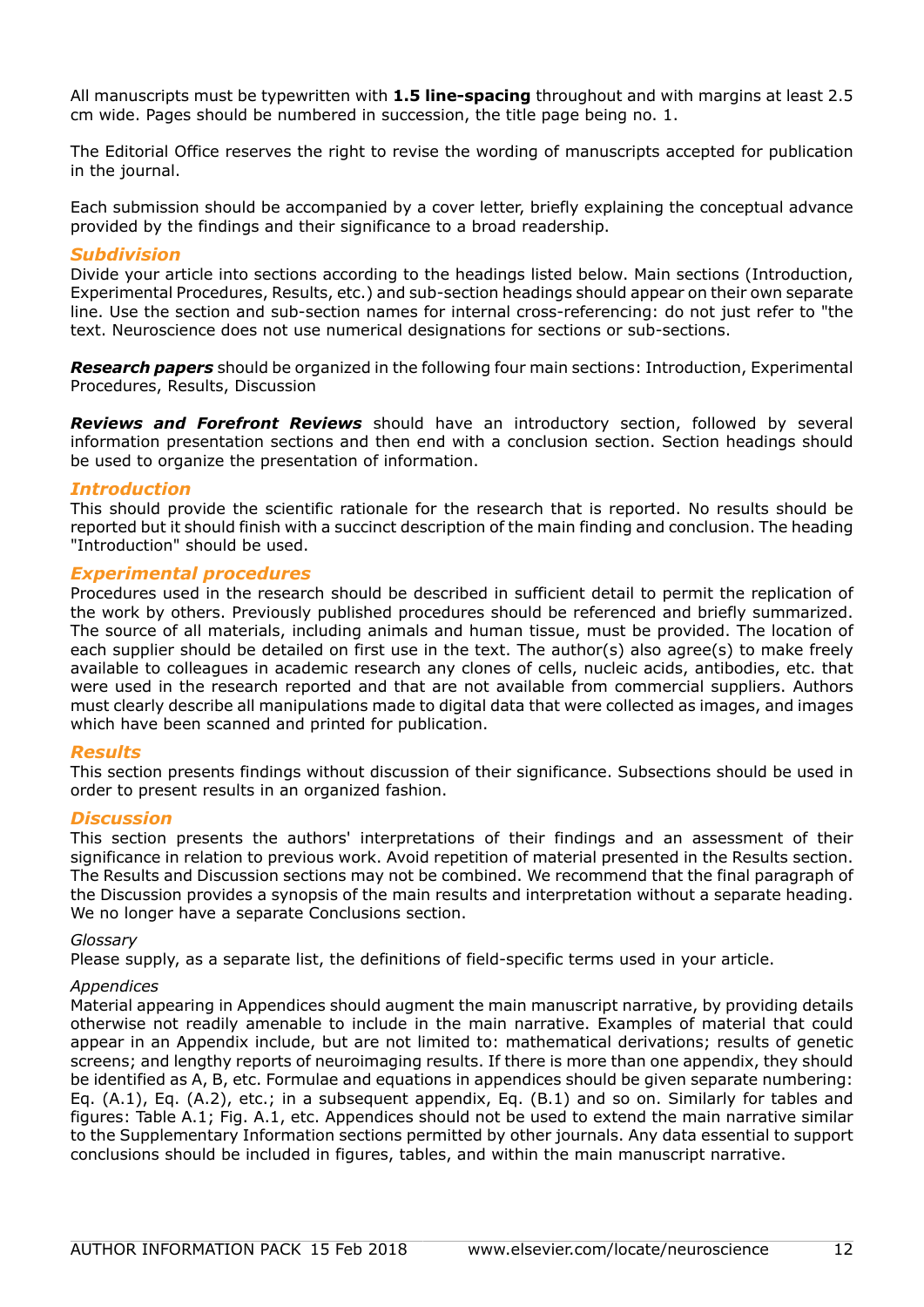# *Essential title page information*

• *Title.* Concise and informative. Titles are often used in information-retrieval systems. Avoid abbreviations and formulae where possible.

• *Author names and affiliations.* Please clearly indicate the given name(s) and family name(s) of each author and check that all names are accurately spelled. You can add your name between parentheses in your own script behind the English transliteration. Present the authors' affiliation addresses (where the actual work was done) below the names. Indicate all affiliations with a lowercase superscript letter immediately after the author's name and in front of the appropriate address. Provide the full postal address of each affiliation, including the country name and, if available, the e-mail address of each author.

• *Corresponding author.* Clearly indicate who will handle correspondence at all stages of refereeing and publication, also post-publication. This responsibility includes answering any future queries about Methodology and Materials. **Ensure that the e-mail address is given and that contact details are kept up to date by the corresponding author.**

• *Present/permanent address.* If an author has moved since the work described in the article was done, or was visiting at the time, a 'Present address' (or 'Permanent address') may be indicated as a footnote to that author's name. The address at which the author actually did the work must be retained as the main, affiliation address. Superscript Arabic numerals are used for such footnotes.

# *Abstract*

A concise and factual abstract is required. The abstract should state briefly in a single paragraph (in <250 words) the purpose of the research and the principal results obtained. The abstract should conclude with a final statement summarizing the major conclusions in such a way that the implications of the work to the field would be clear to a general neuroscience reader. An abstract is often presented separately from the article, so it must be able to stand alone. For this reason, References should be avoided, but if essential, then cite the author(s) and year(s). Also, non-standard or uncommon abbreviations should be avoided, but if essential they must be defined at their first mention in the abstract itself.

## *Graphical abstract*

Although a graphical abstract is optional, its use is encouraged as it draws more attention to the online article. The graphical abstract should summarize the contents of the article in a concise, pictorial form designed to capture the attention of a wide readership. Graphical abstracts should be submitted as a separate file in the online submission system. Image size: Please provide an image with a minimum of 531  $\times$  1328 pixels (h  $\times$  w) or proportionally more. The image should be readable at a size of 5  $\times$ 13 cm using a regular screen resolution of 96 dpi. Preferred file types: TIFF, EPS, PDF or MS Office files. You can view [Example Graphical Abstracts](https://www.elsevier.com/graphicalabstracts) on our information site.

Authors can make use of Elsevier's [Illustration Services](http://webshop.elsevier.com/illustration-services/) to ensure the best presentation of their images and in accordance with all technical requirements.

## *Highlights*

Highlights are mandatory for this journal. They consist of a short collection of bullet points that convey the core findings of the article and should be submitted in a separate file in the online submission system. Please use 'Highlights' in the file name and include 3 to 5 bullet points (maximum 125 characters, including spaces, per bullet point). These could be used for dissemination of article findings in social networks. See http://www.elsevier.com/highlights for examples.

## *Keywords*

Immediately after the abstract, provide a maximum of 6 keywords, using American spelling and avoiding general and plural terms and multiple concepts (avoid, for example, 'and', 'of'). Be sparing with abbreviations: only abbreviations firmly established in the field may be eligible. These keywords will be used for indexing purposes. Please avoid using words already appearing in the article's title as keywords.

## *Abbreviations*

The excessive use of abbreviations in the text is strongly discouraged. In order to aid communication between scientists of different disciplines, authors should only use abbreviations sparingly and should always define the abbreviation when first used in the text by placing it in parentheses after the full term, e.g. acetylcholinesterase (AChE). The abbreviations should then be used consistently thereafter and appear at least twice in the text. A comprehensive list of the abbreviations used should be put on a separate page that follows the title page.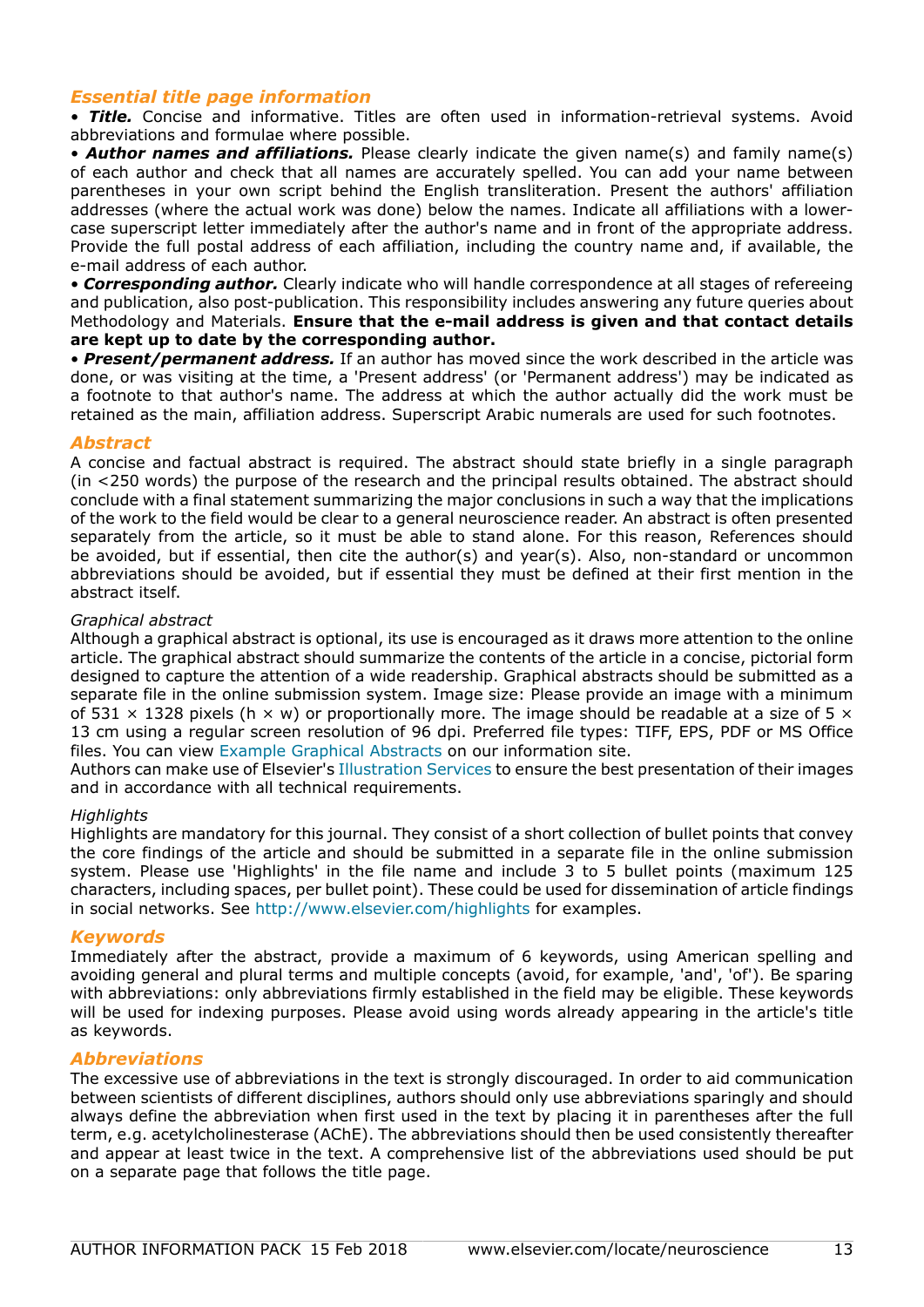# *Acknowledgements*

Collate acknowledgements in a separate section at the end of the article before the references and do not, therefore, include them on the title page, as a footnote to the title or otherwise. List here those individuals who provided help during the research (e.g., providing language help, writing assistance or proof reading the article, etc.). It is the corresponding author's responsibility to insure that individuals who are acknowledged for assistance or for providing comments on the manuscript are agreeable to being acknowledged in this way. At the end, briefly indicate how each author contributed to the work.

#### *Formatting of funding sources*

List funding sources in this standard way to facilitate compliance to funder's requirements:

Funding: This work was supported by the National Institutes of Health [grant numbers xxxx, yyyy]; the Bill & Melinda Gates Foundation, Seattle, WA [grant number zzzz]; and the United States Institutes of Peace [grant number aaaa].

It is not necessary to include detailed descriptions on the program or type of grants and awards. When funding is from a block grant or other resources available to a university, college, or other research institution, submit the name of the institute or organization that provided the funding.

If no funding has been provided for the research, please include the following sentence:

This research did not receive any specific grant from funding agencies in the public, commercial, or not-for-profit sectors.

#### *Units*

Follow internationally accepted rules and conventions: use the international system of units (SI). If other units are mentioned, please give their equivalent in SI.

#### *Nomenclature and units*

Follow internationally accepted rules and conventions: use the international system of units (SI). If other quantities are mentioned, give their equivalent in SI. You are urged to consult IUGS: Nomenclature for geological time scales/rock names: http://www.iugs.org/for further information.

Symbols for physical units should be restricted to the Systems Internationale (S.I.) Units. Drug names should be the official or approved names; trade names or common names may be given in brackets where the drug is first mentioned. The manufacturer's name must be given. The doses of the drugs should be given as unit weight/unit body weight, e.g. mmol/kg or mg/kg.

## *Artwork*

## *Electronic artwork*

• Figures should be the smallest size that will convey the essential scientific information. Three standard widths are used for figures: 1 column, 82 mm; 1.5 column, 120 mm; and 2 column, 174 mm. The maximum height is 235 mm. Please keep these widths in mind at the time of composing figures. Different panels should be labeled with capital letters, and the same font (Helvetica or Arial) should be used for any text; ensure that the font size will be readily readable in a published article, never using a font smaller than 7 point. Please avoid excessive spacing between histogram bars and between figure panels. All figure components must appear within a single page; thus, no bigger than

- a 174 mm width and a 235 mm height.
- Number the illustrations according to their sequence in the text.
- Use a logical naming convention for your artwork files.
- Figure captions for illustrations should be supplied separately.
- Produce images near to the desired size of the printed version.
- Submit each figure as a separate file.

A detailed guide on electronic artwork is available on the Elsevier website at the following URL: http://www.elsevier.com/artworkinstructions

#### **You are urged to visit this site; some excerpts from the detailed information are given here.** *Formats*

Regardless of the application used, when your electronic artwork is finalised for publication, the Production Team prefers to have files in one of two formats: EPS or TIFF.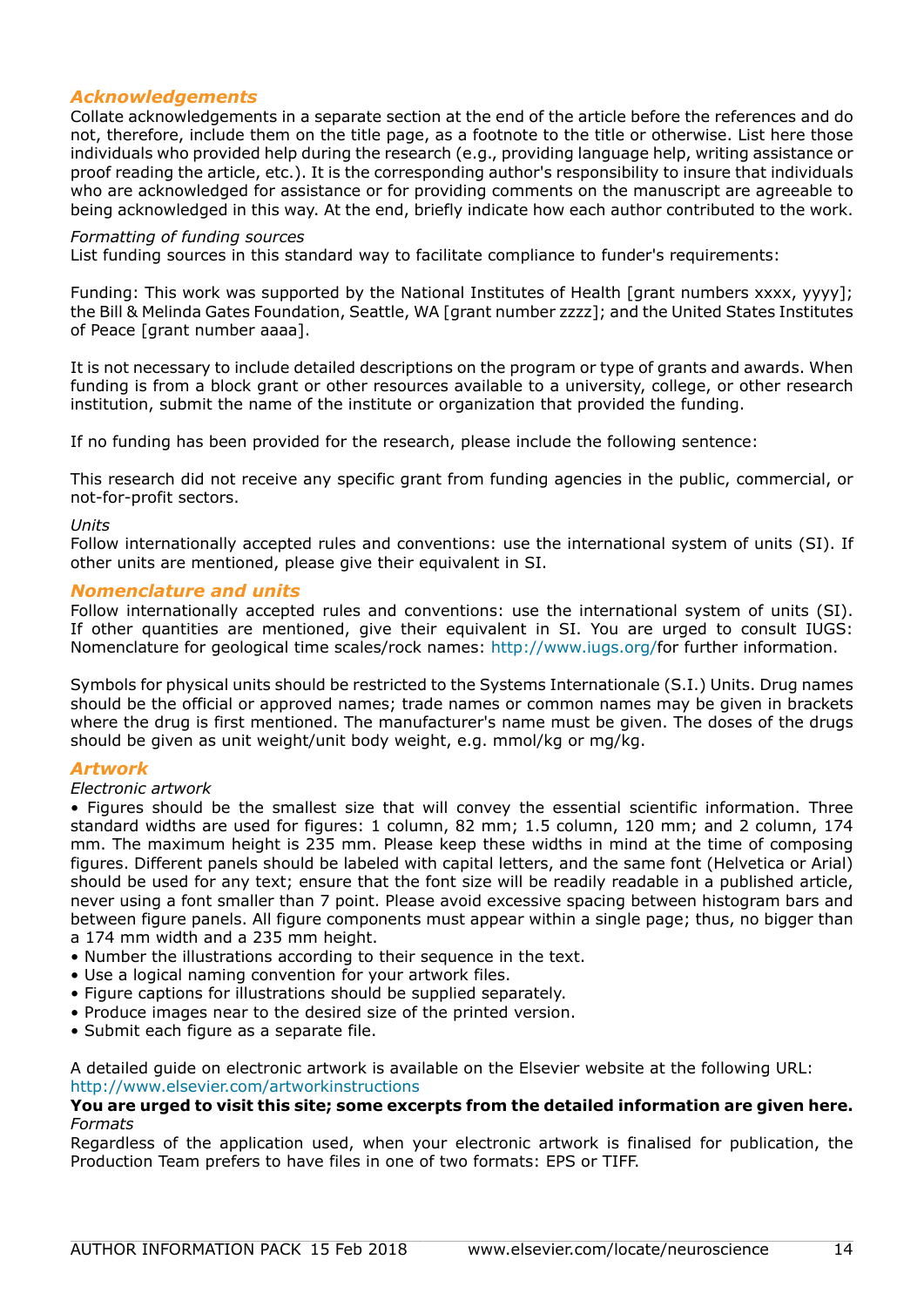EPS: Use EPS format for figures that contain quantitative only plots and/or physiological traces or for figures that contain a mixture of quantitative plots and/or traces and color or grayscale photographs. The photographs should have an initial minimal resolution of 500 dpi before conversion to EPS format. Use TIFF format for color or grayscale photographs (halftones), always with a minimum resolution of 300 dpi.

Other formats are acceptable, such as DOC, XLS or PPT, but are not preferred since the resolution may not suffice for production.

• Do not supply embedded graphics in your wordprocessor (spreadsheet, presentation) document;

• Do not supply files that are optimised for screen use (like GIF, BMP, PICT, WPG); the resolution is too low for print.

We encourage color artwork, which will appear in the on-line version at no additional charge, regardless of whether or not these illustrations are reproduced in color in the printed version. **For color reproduction in print, you will receive information regarding the costs from Elsevier after receipt of your accepted article. Please indicate your preference for color: in print or online only**.

[Further information on the preparation of electronic artwork.](https://www.elsevier.com/authors/author-schemas/artwork-and-media-instructions)

#### *Color artwork*

Please make sure that artwork files are in an acceptable format (TIFF (or JPEG), EPS (or PDF), or MS Office files) and with the correct resolution. If, together with your accepted article, you submit usable color figures then Elsevier will ensure, at no additional charge, that these figures will appear in color online (e.g., ScienceDirect and other sites) regardless of whether or not these illustrations are reproduced in color in the printed version. **For color reproduction in print, you will receive information regarding the costs from Elsevier after receipt of your accepted article**. Please indicate your preference for color: in print or online only. [Further information on the preparation of](https://www.elsevier.com/artworkinstructions) [electronic artwork.](https://www.elsevier.com/artworkinstructions)

#### *Cover art*

Illustrations to be considered for the cover should be related to the authors' submittedC article and be representative of their data, but need not necessarily be as they appear in the manuscript. Cover art should be formatted to occupy the entire 8.5 X 11 inch cover and should be submitted in digital format (TIFF, Photoshop, JPEG or Powerpoint) with a resolution of at least 300 dpi. Please also include a descriptive text with your cover art submission. The files should be uploaded to a specified FTP site. Please contact the Editorial Office at neuroscience@journal-office.com for instructions. For authors who wish to postal mail a CD with the cover art, please send it to: Neuroscience Editorial Office, 525 B Street, Suite 1700, San Diego, CA 92101, U.S.A. Please ensure that the manuscript reference number is included on all materials.

## *Figure captions*

Ensure that each illustration has a caption. Supply captions separately, not attached to the figure. A caption should comprise a brief title (**not** on the figure itself) and a description of the illustration. Keep text in the illustrations themselves to a minimum but explain all symbols and abbreviations used.

## *Text graphics*

Text graphics may be embedded in the text at the appropriate position. See further under Electronic artwork.

## *Tables*

Please submit tables as editable text and not as images. Tables can be placed either next to the relevant text in the article, or on separate page(s) at the end. Number tables consecutively in accordance with their appearance in the text and place any table notes below the table body. Be sparing in the use of tables and ensure that the data presented in them do not duplicate results described elsewhere in the article. Please avoid using vertical rules and shading in table cells.

#### *References*

The reference list should be included at the end of the main text. A paper which has been accepted for publication but which has not appeared may be cited in the reference list with the abbreviated name of the journal followed by the words "in press". See Reference Style below.

#### *Citation in text*

Please ensure that every reference cited in the text is also present in the reference list (and vice versa). Any references cited in the abstract must be given in full. Unpublished results and personal communications are not recommended in the reference list, but may be mentioned in the text. If these references are included in the reference list they should follow the standard reference style of the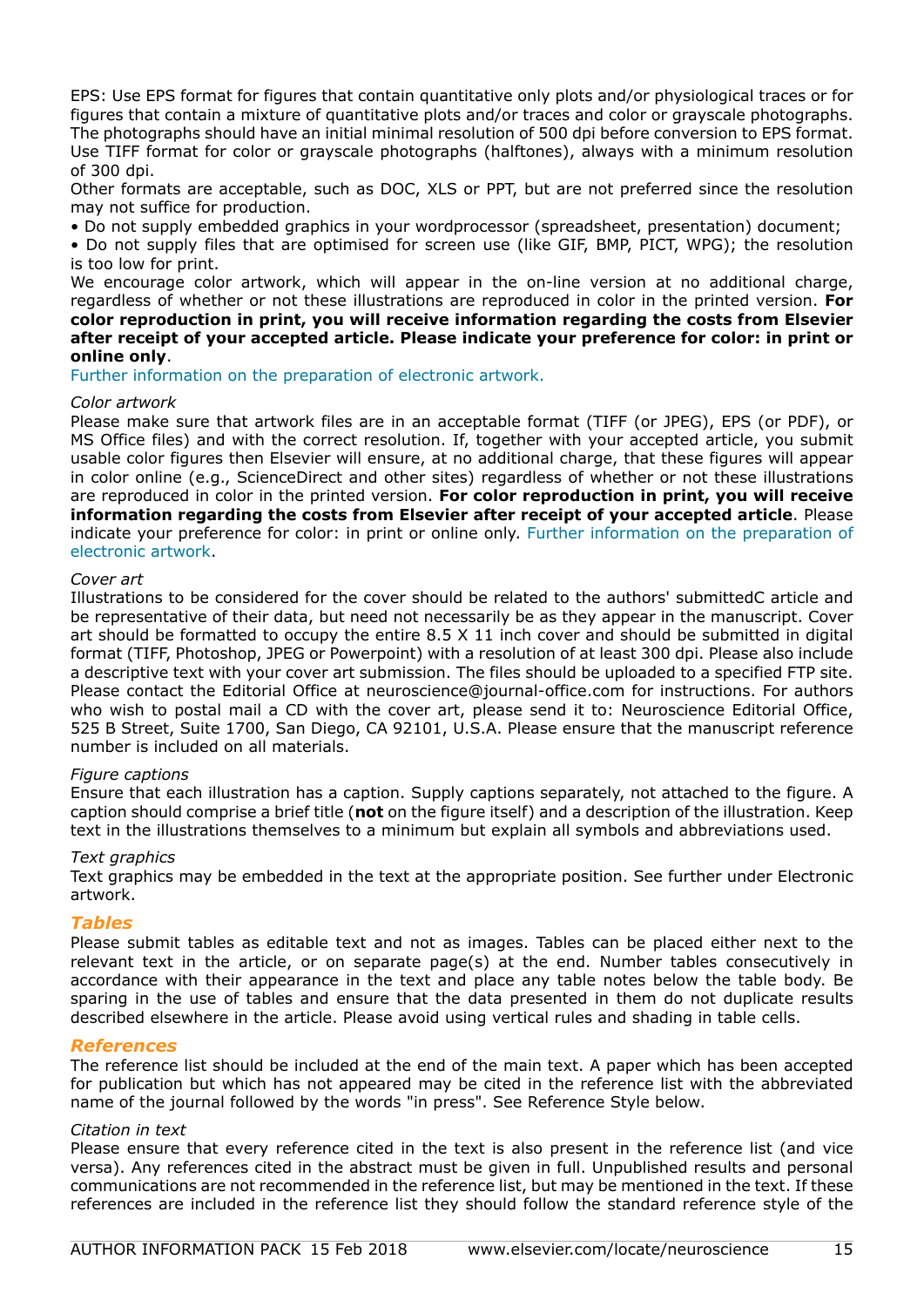journal and should include a substitution of the publication date with either 'Unpublished results' or 'Personal communication'. Citation of a reference as 'in press' implies that the item has been accepted for publication.

Personal Communications may be used only when written authorization from the communicator is submitted with the original manuscript; they may be mentioned only in the text and in the following form: (G.H. Orwell, Department of Psychiatry, University of Washington, personal communication). Unpublished or submitted experiments by one of the authors may be mentioned only in the text, not in the References. Initials, as well as surnames, must be given for authors whose unpublished experiments are quoted: (M.L. King, unpublished observations).

#### *Web references*

As a minimum, the full URL should be given and the date when the reference was last accessed. Any further information, if known (DOI, author names, dates, reference to a source publication, etc.), should also be given. Web references can be listed separately (e.g., after the reference list) under a different heading if desired, or can be included in the reference list.

## *Data references*

This journal encourages you to cite underlying or relevant datasets in your manuscript by citing them in your text and including a data reference in your Reference List. Data references should include the following elements: author name(s), dataset title, data repository, version (where available), year, and global persistent identifier. Add [dataset] immediately before the reference so we can properly identify it as a data reference. The [dataset] identifier will not appear in your published article.

#### *Reference to arXiv*

As with unpublished results and personal communications, references to arXiv documents are not recommended in the reference list. Please make every effort to obtain the full reference of the published version of an arXiv document. If a reference to an arXiv document must be included in the references list it should follow the standard reference style of the journal and should include a substitution of the volume and page numbers with 'arXiv:YYMM.NNNN' or 'arXiv:arch-ive/YYMMNNN' for articles submitted to arXiv before April 2007.

#### *References in a special issue*

Please ensure that the words 'this issue' are added to any references in the list (and any citations in the text) to other articles in the same Special Issue.

#### *Reference management software*

Most Elsevier journals have their reference template available in many of the most popular reference management software products. These include all products that support [Citation Style Language](http://citationstyles.org) [styles](http://citationstyles.org), such as [Mendeley](http://www.mendeley.com/features/reference-manager) and [Zotero,](http://www.zotero.org/) as well as [EndNote.](http://endnote.com/downloads/styles) Authors should not fully rely on these services to have the most updated reference style used by Neuroscience; a new, correct, style may have to be created. Using the word processor plug-ins from these products, authors only need to select the appropriate journal template when preparing their article, after which citations and bibliographies will be automatically formatted in the journal's style. If no template is yet available for this journal, please follow the format of the sample references and citations as shown in this Guide.

Users of Mendeley Desktop can easily install the reference style for this journal by clicking the following link:

#### http://open.mendeley.com/use-citation-style/neuroscience

When preparing your manuscript, you will then be able to select this style using the Mendeley plugins for Microsoft Word or LibreOffice.

## *Reference style*

In the text, references should be quoted as the name of the first author and year in chronological order. Multiple authors are indicated by "et al.", except when there are only two authors, in which case both names are written. For example, The pattern of the pathology instead represents a synaptically connected network of neurons (Braak and Braak, 1991; Morris, 1997). This hypothesis was recently proposed by Nagy et al. (1997).

The reference list should be on a separate page at the end of the manuscript, **in alphabetical order** and arranged as follows: authors' names and initials, year, title of the article, abbreviated title of the journal, volume, first and last page numbers. Articles having more than eight (8) authors should use "et al." after listing the first eight authors. Journal titles should be abbreviated according to the rules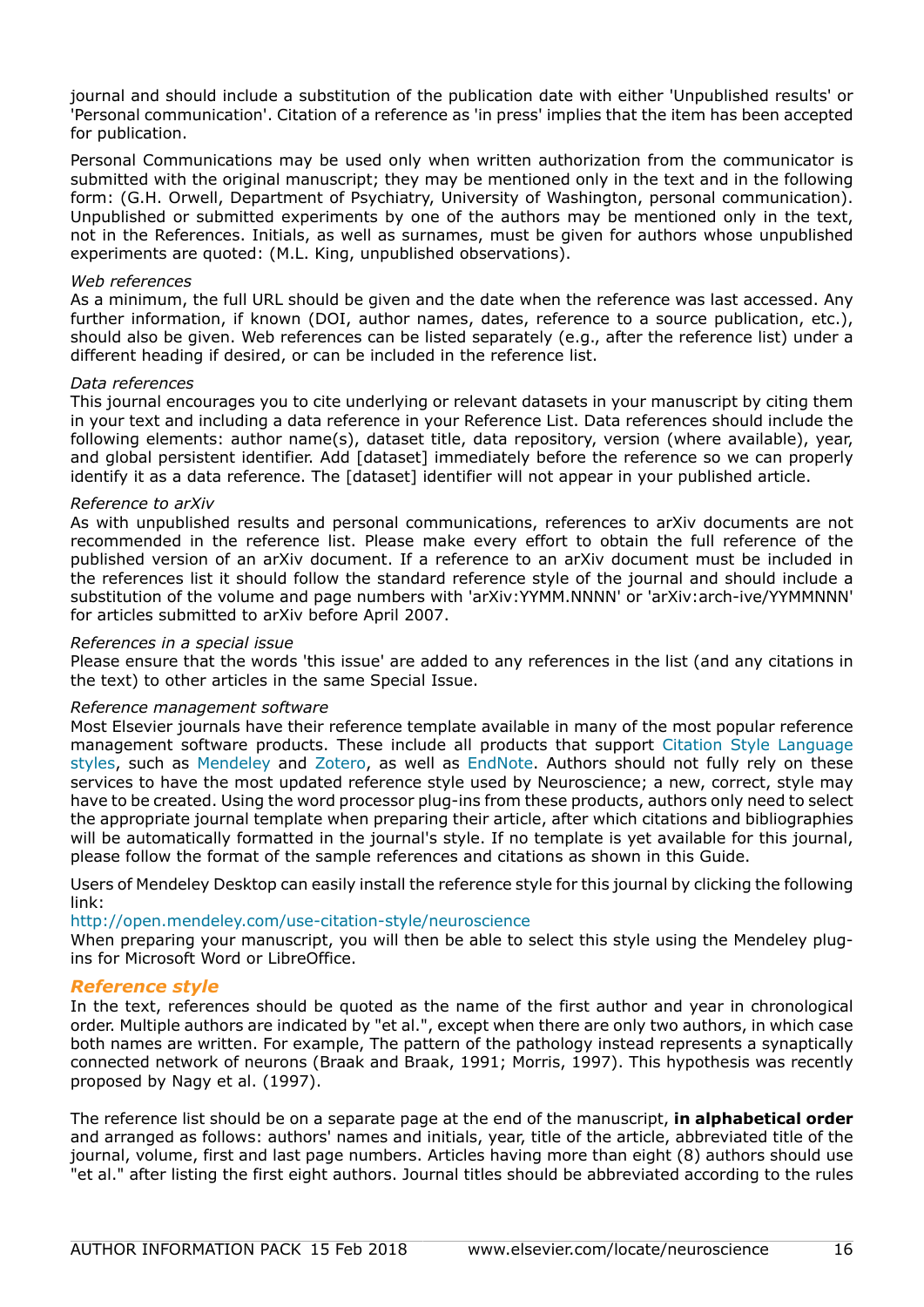adopted in the fourth edition of the World List of Scientific Periodicals (Butterworths, 1965). **Note that first and last pages are given in full.** For example, Nagy ZA, Esiri MM, Cato A-M, Smith AD (1997), Cell cycle markers in the hippocampus in Alzheimer's disease. Acta Neuropath 94:6-15.

References to books should include the authors' names and initials, year, title of book, volume, publisher, place of publication and page numbers. Where relevant, the title of a paper within a book, and the editor's name(s) should be given. For example, Morris JH (1997) Alzheimer's disease. In: The neuropathology of dementia, vol. 2 (Esiri MM, Morris JH, eds), pp 70-121. Cambridge: Cambridge University Press.

#### *Journal abbreviations source*

Journal names should be abbreviated according to the [List of Title Word Abbreviations.](http://www.issn.org/services/online-services/access-to-the-ltwa/)

#### *Video*

Elsevier accepts video material and animation sequences to support and enhance your scientific research. Authors who have video or animation files that they wish to submit with their article are strongly encouraged to include links to these within the body of the article. This can be done in the same way as a figure or table by referring to the video or animation content and noting in the body text where it should be placed. All submitted files should be properly labeled so that they directly relate to the video file's content. . In order to ensure that your video or animation material is directly usable, please provide the file in one of our recommended file formats with a preferred maximum size of 150 MB per file, 1 GB in total. Video and animation files supplied will be published online in the electronic version of your article in Elsevier Web products, including [ScienceDirect](http://www.sciencedirect.com). Please supply 'stills' with your files: you can choose any frame from the video or animation or make a separate image. These will be used instead of standard icons and will personalize the link to your video data. For more detailed instructions please visit our [video instruction pages.](https://www.elsevier.com/artworkinstructions) Note: since video and animation cannot be embedded in the print version of the journal, please provide text for both the electronic and the print version for the portions of the article that refer to this content.

# *AudioSlides*

The journal encourages authors to create an AudioSlides presentation with their published article. AudioSlides are brief, webinar-style presentations that are shown next to the online article on ScienceDirect. This gives authors the opportunity to summarize their research in their own words and to help readers understand what the paper is about. [More information and examples are](https://www.elsevier.com/audioslides) [available](https://www.elsevier.com/audioslides). Authors of this journal will automatically receive an invitation e-mail to create an AudioSlides presentation after acceptance of their paper.

## *Data visualization*

Include interactive data visualizations in your publication and let your readers interact and engage more closely with your research. Follow the instructions [here](https://www.elsevier.com/authors/author-services/data-visualization) to find out about available data visualization options and how to include them with your article.

## *Supplementary data*

Neuroscience discourages the use of electronic supplementary material unless strictly necessary to enhance your scientific research. Neuroscience accepts electronic supplementary sound clips, videos, and other formats that cannot be embedded in standard PDF files. Appendices providing supplementary information to the main article are also acceptable. Supplementary files supplied will be published online alongside the electronic version of your article in Elsevier Web products, including ScienceDirect: [www.sciencedirect.com.](http://www.sciencedirect.com) In order to ensure that your submitted material is directly usable, please provide the data in one of our recommended file formats. Authors should submit the material in electronic format together with the article and supply a concise and descriptive caption for each file. For more detailed instructions please visit our artwork instruction pages at [www.elsevier.com/artworkinstructions](http://www.elsevier.com/artworkinstructions).

*For Neuroscience, authors are allowed to post supplementary material for review, but for publication supplementary material will be restricted to formats that cannot be published in the standard form of a PDF, such as sound clips and movies*.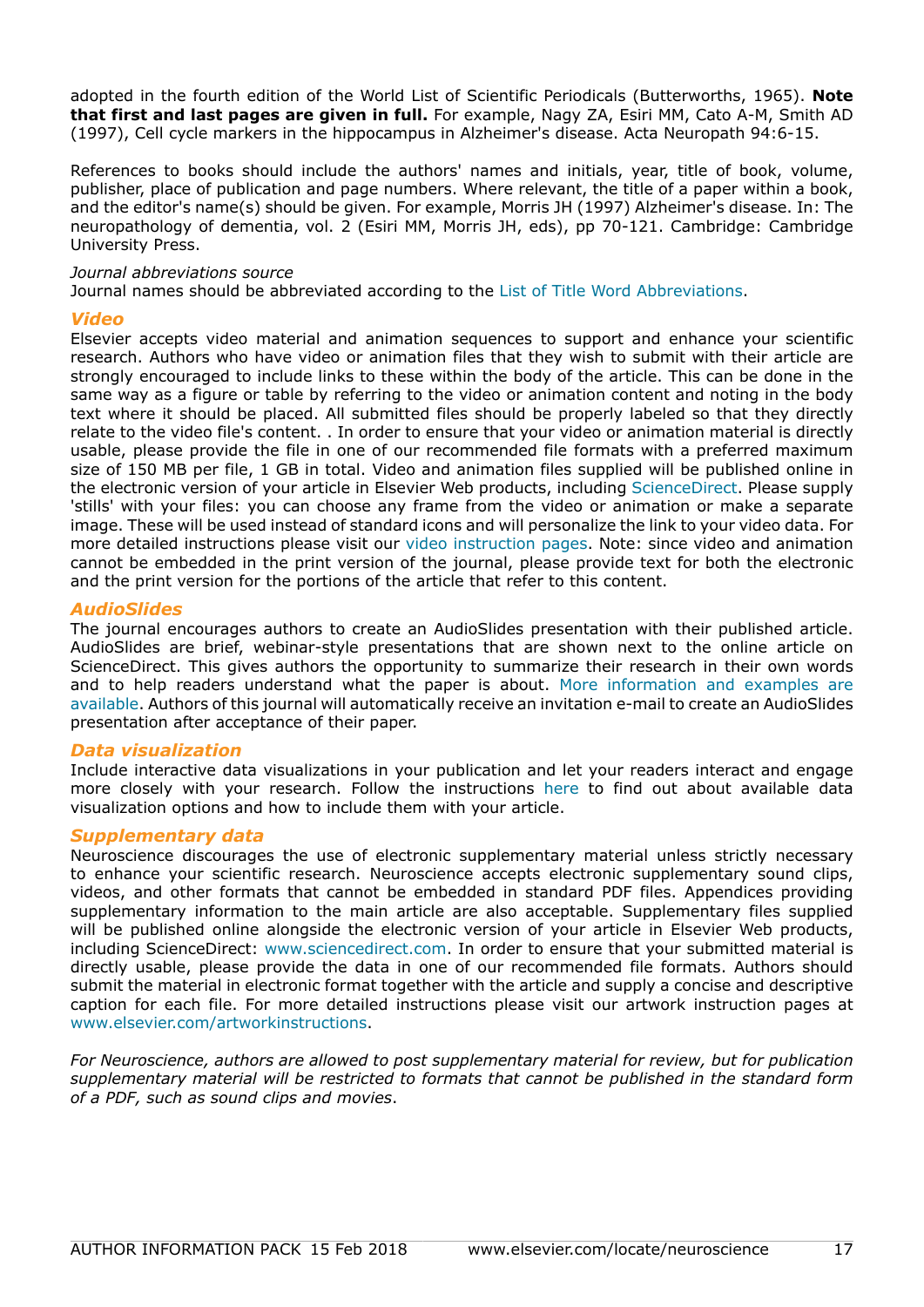# *Research data*

This journal encourages and enables you to share data that supports your research publication where appropriate, and enables you to interlink the data with your published articles. Research data refers to the results of observations or experimentation that validate research findings. To facilitate reproducibility and data reuse, this journal also encourages you to share your software, code, models, algorithms, protocols, methods and other useful materials related to the project.

Below are a number of ways in which you can associate data with your article or make a statement about the availability of your data when submitting your manuscript. If you are sharing data in one of these ways, you are encouraged to cite the data in your manuscript and reference list. Please refer to the "References" section for more information about data citation. For more information on depositing, sharing and using research data and other relevant research materials, visit the [research data](https://www.elsevier.com/authors/journal-authors/research-data) page.

#### *Data linking*

If you have made your research data available in a data repository, you can link your article directly to the dataset. Elsevier collaborates with a number of repositories to link articles on ScienceDirect with relevant repositories, giving readers access to underlying data that gives them a better understanding of the research described.

There are different ways to link your datasets to your article. When available, you can directly link your dataset to your article by providing the relevant information in the submission system. For more information, visit the [database linking page.](https://www.elsevier.com/databaselinking)

For [supported data repositories](https://www.elsevier.com/books-and-journals/enrichments/data-base-linking/supported-data-repositories) a repository banner will automatically appear next to your published article on ScienceDirect.

In addition, you can link to relevant data or entities through identifiers within the text of your manuscript, using the following format: Database: xxxx (e.g., TAIR: AT1G01020; CCDC: 734053; PDB: 1XFN).

#### *Mendeley Data*

This journal supports Mendeley Data, enabling you to deposit any research data (including raw and processed data, video, code, software, algorithms, protocols, and methods) associated with your manuscript in a free-to-use, open access repository. Before submitting your article, you can deposit the relevant datasets to *Mendeley Data*. Please include the DOI of the deposited dataset(s) in your main manuscript file. The datasets will be listed and directly accessible to readers next to your published article online.

For more information, visit the [Mendeley Data for journals page](https://www.elsevier.com/authors/author-services/research-data/mendeley-data-for-journals).

#### *Data statement*

To foster transparency, we encourage you to state the availability of your data in your submission. This may be a requirement of your funding body or institution. If your data is unavailable to access or unsuitable to post, you will have the opportunity to indicate why during the submission process, for example by stating that the research data is confidential. The statement will appear with your published article on ScienceDirect. For more information, visit the [Data Statement page](https://www.elsevier.com/authors/author-services/research-data/data-profile).

#### *Submission checklist*

It is hoped that this list will be useful during the final checking of an article prior to sending it to the journal's Editor for review. Please consult this Guide for Authors for further details of any item.

## **Ensure that the following items are present:**

One Author designated as corresponding Author:

- E-mail address
- Full postal address
- Telephone and fax numbers
- All necessary files have been uploaded
- Keywords
- All figure captions
- All tables (including title, description, footnotes)

## Further considerations

- Manuscript has been "spellchecked" and "grammar-checked"
- References are in the correct format for this journal